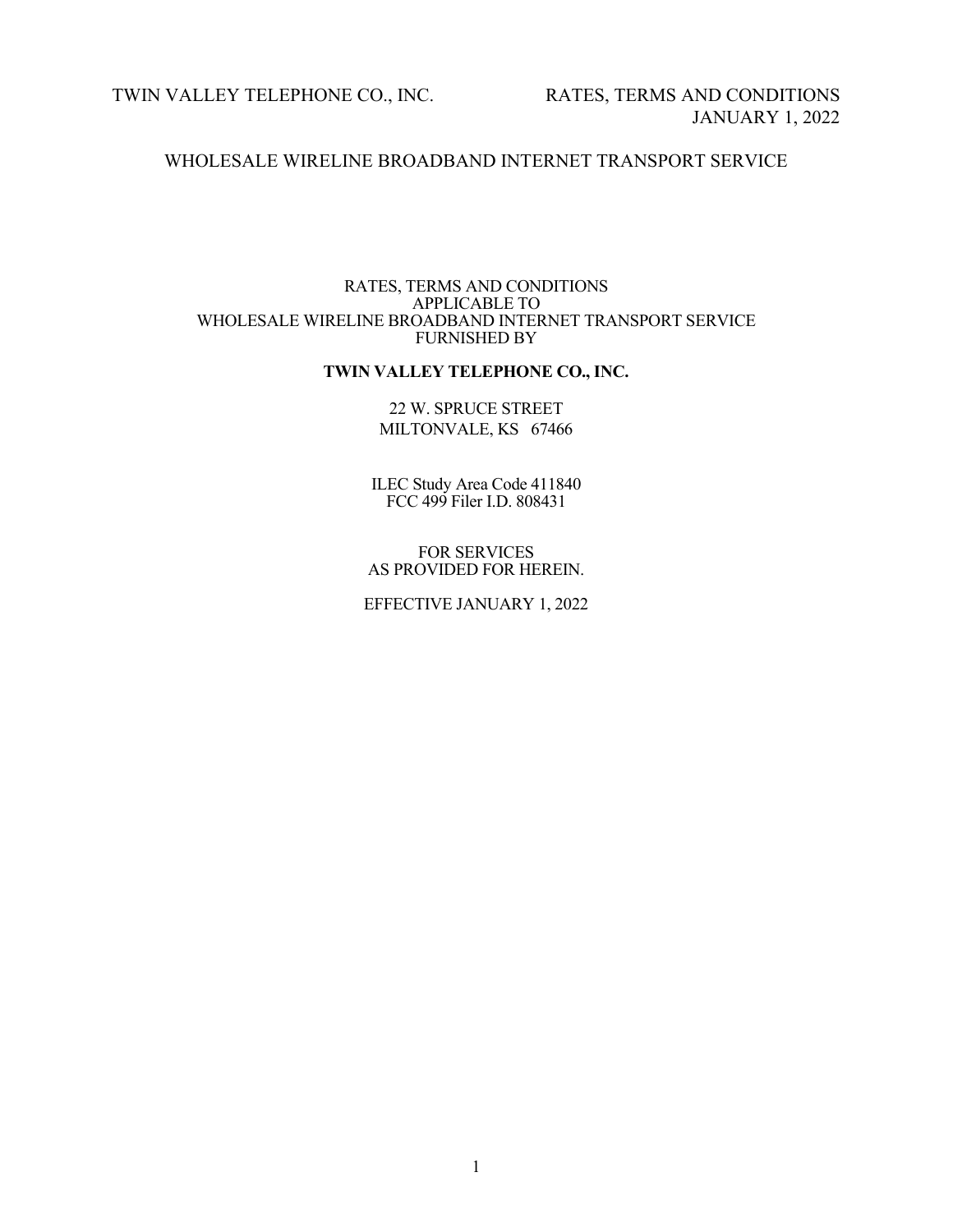# **TABLE OF CONTENTS**

# **Section 1: General**

- 1.1 Application of Rates, Terms and Conditions<br>1.2 Definitions
- Definitions

# **Section 2: Terms and Conditions**

- 2.1 Undertaking of the Company
	- 2.1.A Scope
- 2.1.B Limitations<br>2.2 Obligations of the W
- 2.2 Obligations of the Wholesale WBITS Customer<br>2.3 Liabilities of the Company
- 2.3 Liabilities of the Company<br>2.4 Application for Service
- 2.4 Application for Service<br>2.5 Executed Agreements
	- **Executed Agreements** 
		- 2.5.A Agreement<br>2.5.B Technical S
		- Technical Standards Supplement ("TS Supplement")
- 2.6 Charges and Payments for Service or Facilities
	- 2.6.A Deposits<br>2.6.B Description
		- 2.6.B Description of Payment and Billing Periods<br>2.6.C Taxes and Other Charges
		- 2.6.C Taxes and Other Charges<br>2.6.D Payment and Late Paymen
		- 2.6.D Payment and Late Payment Charge<br>2.6.E Credit Allowance/Service Interrupti
		- 2.6.E Credit Allowance/Service Interruptions<br>2.6.F Service Interruption Measurement
		- Service Interruption Measurement
- 2.7 Termination or Denial of Service by the Company<br>2.8 Billing Disputes
- **Billing Disputes**

# **Section 3: Description of Service**

- 3.1 General  $3.1 \text{ A}$ 
	- Ethernet Transport Service Connection
	- 3.1.B Designated End User Premises
- 3.2 Service Options<br>3.3 WBITS Provisio
- WBITS Provisioning
	- 3.3.A Responsibility of the Company<br>3.3.B Responsibility of the Wholesale
	- Responsibility of the Wholesale WBITS Customer
- 3.4 Rate Regulations
	- 3.4.A Rate Elements<br>3.4.B Rate Application
	- 3.4.B Rate Application<br>3.4.C Minimum Period
	- 3.4.C Minimum Period<br>3.4.D Moves
	- 3.4.D Moves<br>3.4.E WBITS
	- 3.4.E WBITS Term and Volume Plan Rates<br>3.4.F Monthly Transfer Limitations
	- 3.4.F Monthly Transfer Limitations<br>3.4.G Individual Case Basis ("ICB")
	- Individual Case Basis ("ICB") Offerings

# **Section 4: Rates and Charges**

- 4.1 WBITS Network Reconfiguration Charge<br>4.2 WBITS Monthly Recurring and Nonrecuri
- WBITS Monthly Recurring and Nonrecurring Line Charges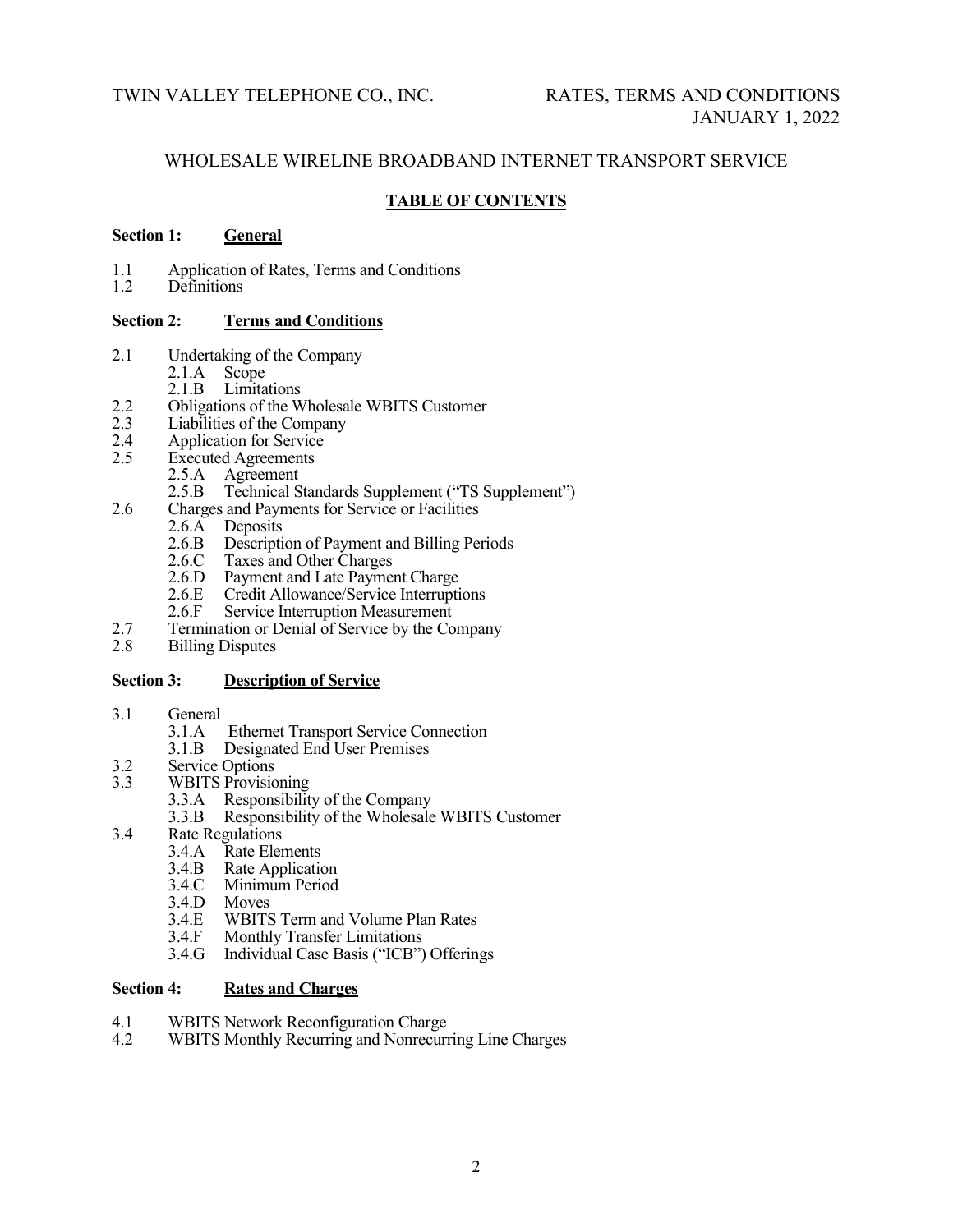### **1. General**

# **1.1 Application of Rates, Terms and Conditions**

- 1.1.A TWIN VALLEY TELEPHONE CO., INC., incumbent local exchange carrier ("ILEC") study area designation 411840 with FCC Form 499 Filer ID 808431 is hereinafter referred to alternatively as "TWIN VALLEY TELEPHONE CO., INC." or "Company."
- 1.1.B The rates, terms and conditions contained within this document, hereinafter referred to as "Rates, Terms and Conditions," are applicable to the provision by the Company of Wireline Broadband Internet Transport Service, hereinafter collectively or individually referred to alternatively as "Service" or "Wireline Broadband Internet Transport Service" or "WBITS", as specified herein. Service is furnished hereunder on a wholesale basis to Wholesale WBITS Customers who are Internet Service Providers ("ISPs"). Service is furnished subject to the availability of facilities and subject to transmission, atmospheric and like conditions. By accepting Service from the Company, a Wholesale WBITS Customer accepts these Rates, Terms and Conditions as a binding agreement between the Wholesale WBITS Customer and the Company.
- 1.1.C Under the Rates, Terms and Conditions the Company offers the Services subject to the jurisdiction of the Federal Communications Commission ("FCC") pursuant to Title II of the Communications Act of 1934, As Amended, (47 USC § 201-276) on a common-carriage permissively detariffed basis.

These Rates, Terms and Conditions effect compliance with the FCC's 2005 *Wireline Broadband Order* in which the FCC allowed rate-of-return ILECs to offer wireline broadband Internet transmission as a telecommunications service on a permissively detariffed basis. The FCC allows providers of wireline broadband Internet transmission, in lieu of filing tariffs with the FCC for wireline broadband Internet transmission service, to include rates, terms, and conditions in generally available offerings posted on their websites. See *Appropriate Framework for Broadband Access to the Internet over Wireline Facilities*, CC Dockets 02-33, 95-20, 98-10, 01-337, WC Dockets 04-242, 05-271, 20 FCC Rcd 14853, 70 FR 60222, FCC-05-150 (Released September 23, 2005) (*Wireline Broadband Order*).

1.1.D The Company offers Services where technically feasible within its incumbent local exchange carrier ("ILEC") exchange boundaries in the state of Kansas. For purposes of interstate services, including permissively detariffed WBITS as is comprehended by the Services, the Company's serving area is identified as a study area with a discrete Study Area Code ("SAC") 411840.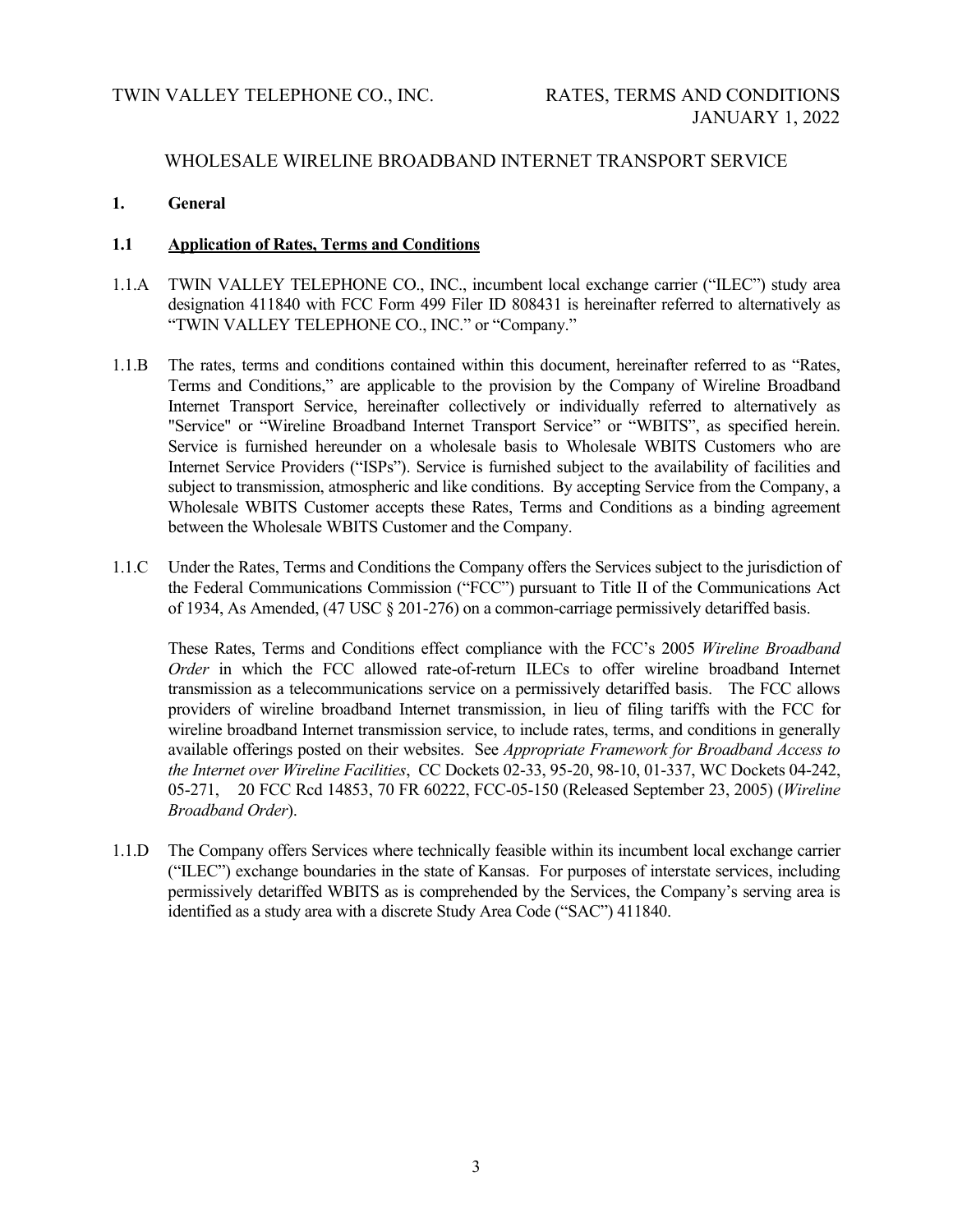- 1.1.E The provision of Service by the Company as set forth in these Rates, Terms and Conditions does not constitute a joint undertaking with the Wholesale WBITS Customer for the furnishing of any service.
- 1.1.F From time to time, the Company may at its sole discretion modify the Rates, Terms and Conditions. Modification will be effective thirty (30) days after both posting of revised Rates, Terms and Conditions on the Company's Internet web site and mailing by United States Postal Service a copy of the revised Rates, Terms and Conditions to all Wholesale WBITS Customers currently a party to an executed Agreement as described in Section 2.5 following.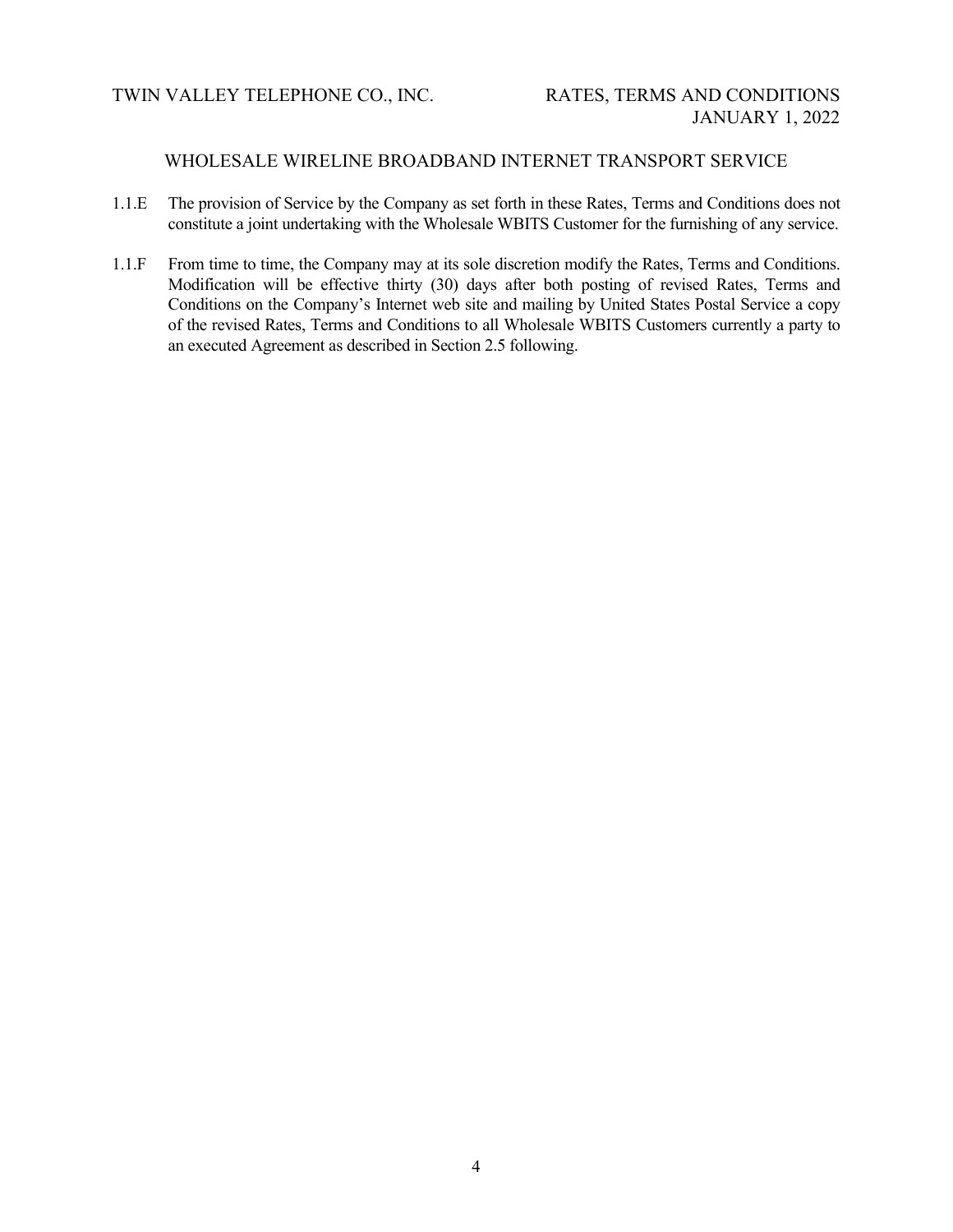# **1.2 Definitions**

Certain terms used throughout these Rates, Terms and Conditions are defined as follows.

#### Application for Service

An "Application for Service" is a standard order form submitted by a Wholesale WBITS Customer which includes all pertinent billing, technical, and other descriptive information which will enable the Company to provide the Service as required.

### Broadband

For purposes of these Rates, Terms and Conditions, "broadband" means transmission of IP data at speeds of 512 kbps or higher upstream and 512 kbps or higher downstream.

### **Business**

"Business" means any activity that occupies the time, attention, and labor of a person or persons for the purpose of a livelihood, profit, government, provision or administration of education, organized not-for profit activity including, but not limited to, professional services.

### Business Customer

A "Business Customer" is an End User Subscriber with one or more locations in the Company's service area who operates a business from the location or locations with local telecommunications services provided to the location or locations by the Company or for which the Company has facilities in place such that the Company is capable of providing local telecommunications services to the location.

# Business Line

A "Business Line" is a line extending the Company's telecommunications network capable of transporting WBITS to the premises of a Business Customer either on a Voice-Data basis or a Data-Only basis.

# Company

The term "Company" refers to TWIN VALLEY TELEPHONE CO., INC., study area designation 411840 and FCC 499 Filer ID 808431, operating in the state of KANSAS.

# Customer Provided Equipment

Terminal equipment or facilities provided by persons other than the Company and connected to the Company's Services and/or facilities.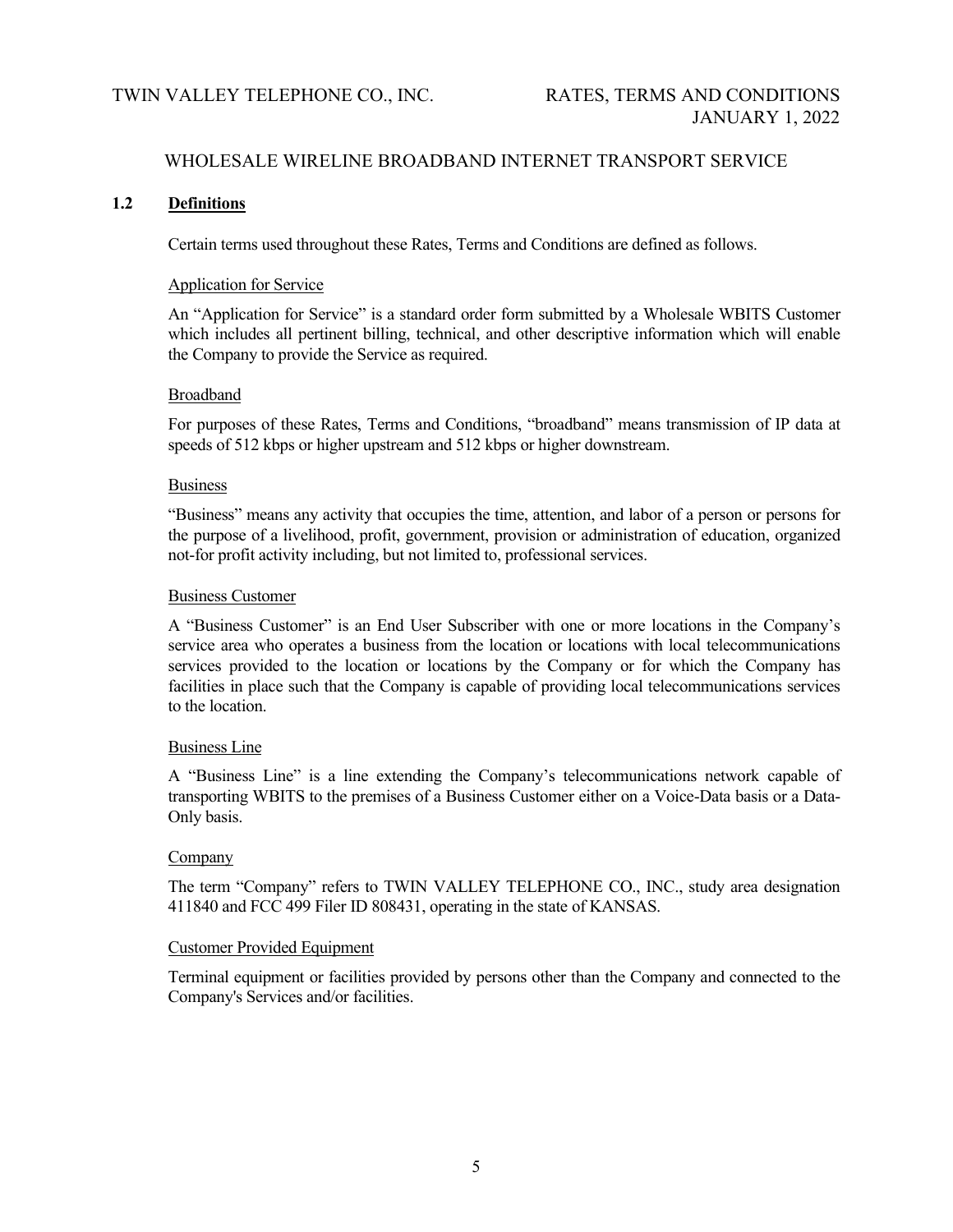#### Data-Only WBITS

The term "Data-Only" when used in the context of WBITS refers to provision Services over Company facilities that do not also carry Company-provided local exchange switched voice service to the End User Subscriber premises.

### Digital Subscriber Line ("DSL") Access Service Connection Point

The term "Digital Subscriber Line ("DSL") Access Service Connection Point" is a location designated by the Company that serves as an aggregation point for the collection of Company WBITS traffic from multiple Digital Subscriber Line Access Multiplexers ("DSLAMs") or comparable packet-mode data modem equipment. Wholesale WBITS Customers establish connections to the Company's WBITS network at the Company designated DSL Access Service Connection Point.

### Downstream

"Downstream" refers of the flow of IP data from an ISP to an End User Subscriber designated premises such as, but not limited to an End User Subscriber's home or business over the Company's WBITS network.

### End User

The term "end user," as used in these Rates, Terms and Conditions, refers to the individual or business legally occupying through ownership, lease, rental or other similar legal device a premises within the Company's study area that has legal authority to order utilities, telecommunications, information services and other services for the premises. The end user may be either a current local exchange switched voice service customer of the Company or a person or business that is not an active local exchange switched voice service customer of the Company but who occupies premises to which the Company has connecting facilities capable of providing local exchange switched voice service.

#### End User Subscriber

The term "End User Subscriber," as used in these Rates, Terms and Conditions, refers to an end user served by the Company and to which the Wholesale WBITS Customer orders WBITS service for connection to the Wholesale WBITS Customer's ETS connection at the Company's DSL Access Connection Point. An End User Subscriber may be either a Residential Customer or a Business Customer.

#### Ethernet

The term "Ethernet" denotes a high speed networking technology utilizing a packet-based Ethernet protocol. Ethernet enables broadband multimedia traffic (i.e., voice, data and video) to be carried over the same network. Ethernet Transport Service ("ETS") for connection to the Company's WBITS network DSL Access Service Connection Point at the Company designated Serving Wire Center ("SWC") must be ordered from the Company pursuant to the regulations and rates in National Exchange Carrier Association ("NECA") Tariff FCC No. 5 for which the Company is an issuing carrier.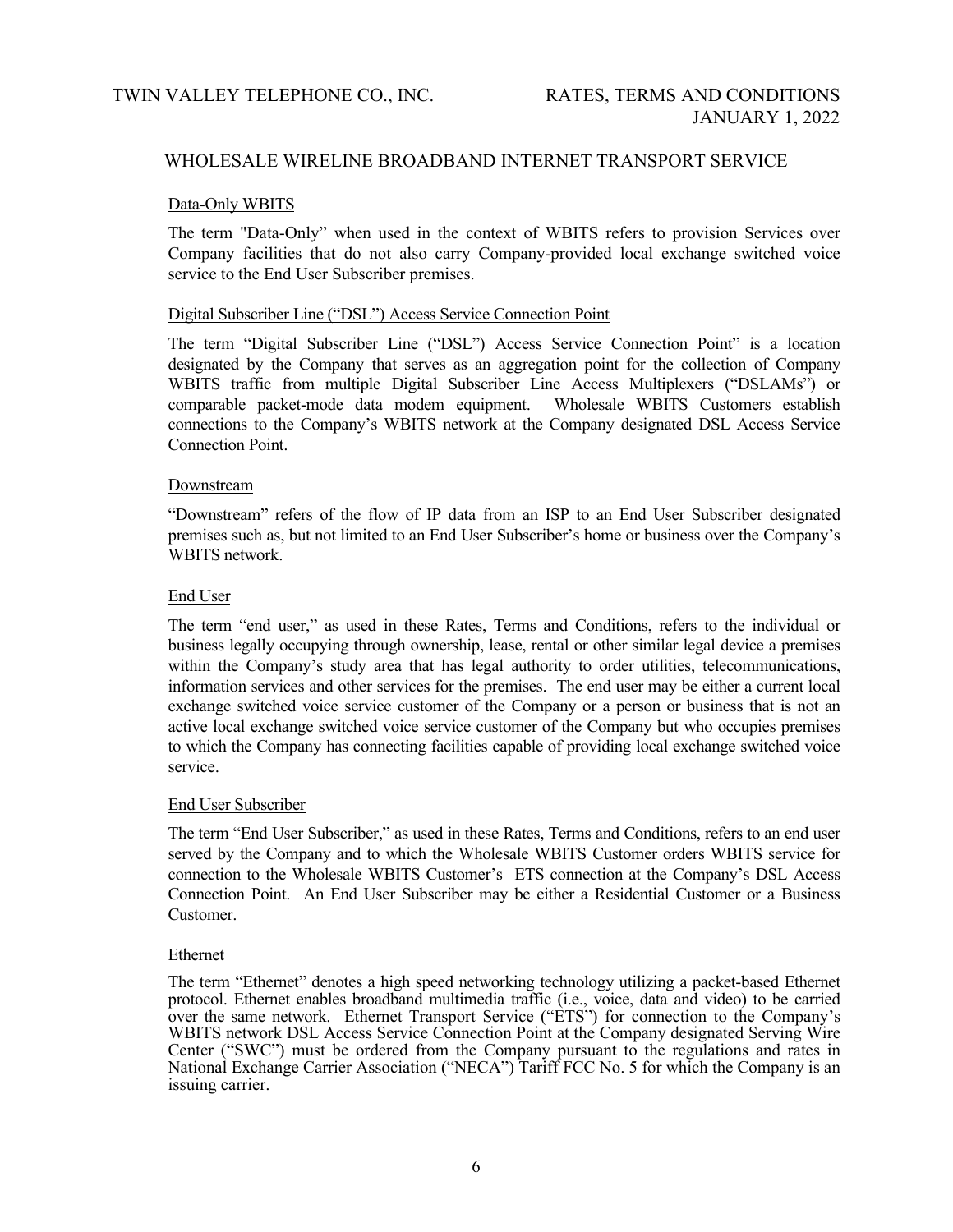### Incumbent Local Exchange Carrier ("ILEC")

Incumbent Local Exchange Carrier ("ILEC") has the same meaning as Section 251(h) of the Communications Act, as Amended 47 U.S.C. § 251(h)(1).

(1) DEFINITION.--For purposes of this section, the term ''incumbent local exchange carrier'' means, with respect to an area, the local exchange carrier that--(A) on the date of enactment of the Telecommunications Act of 1996, provided telephone exchange service in such area; and  $(B)(i)$  on such date of enactment, was deemed to be a member of the exchange carrier association pursuant to section 69.601(b) of the Commission's regulations  $(47 \text{ C.F.R. } 69.601(b))$ ; Or  $(ii)$  is a person or entity that, on or after such date of enactment, became a successor or assign of a member described in clause (i).

### **Internet**

The Internet is "the international computer network of both Federal and non-Federal interoperable packet switched data networks."  $47 \text{ USC } \text{\&} 230(f)(1)$ . The Internet is also described as "the combination of computer facilities and electromagnetic transmission media, and related equipment and software, comprising the interconnected worldwide network of computer networks that employ the Transmission Control Protocol/Internet Protocol or any successor protocol to transmit information." 47 USC §231(e)(3).

# Internet Protocol ("IP")

The Internet Protocol ("IP") is the industry standard method or [protocol](http://searchnetworking.techtarget.com/sDefinition/0,,sid7_gci212839,00.html) by which [data](http://searchdatamanagement.techtarget.com/sDefinition/0,,sid91_gci211894,00.html) is sent from one computer to another on the [Internet.](http://searchvb.techtarget.com/sDefinition/0,,sid8_gci212370,00.html) 

#### Internet Service Provider ("ISP")

An Internet Service Provider ("ISP") is an organization that provides access to the Internet. The ISP provides the username and password to the end user retail Internet customer.

#### kbps

"kbps" is the widely recognized abbreviation for "kilobits per second", a measure of data transfer speed. The "k" in kbps is lowercase to indicated measurement in decimal, i.e. 512 kbps is 512 kilobits per second.

# KB

"KB" is the widely recognized abbreviation for kilobyte, equal to 1,000 bytes of data without respect to speed of transmission. Where a byte comprises eight bits, transmission of one KB at 1,000 kbps would take approximately eight seconds. Storage of data is generally measured in kilobytes and, in turn, the size of a file for transmission over the Internet is measured in kilobytes (data storage is also measured in KBs). For purposes of these Rates, Terms and Conditions, monthly data transmission limits are set at levels of KBs.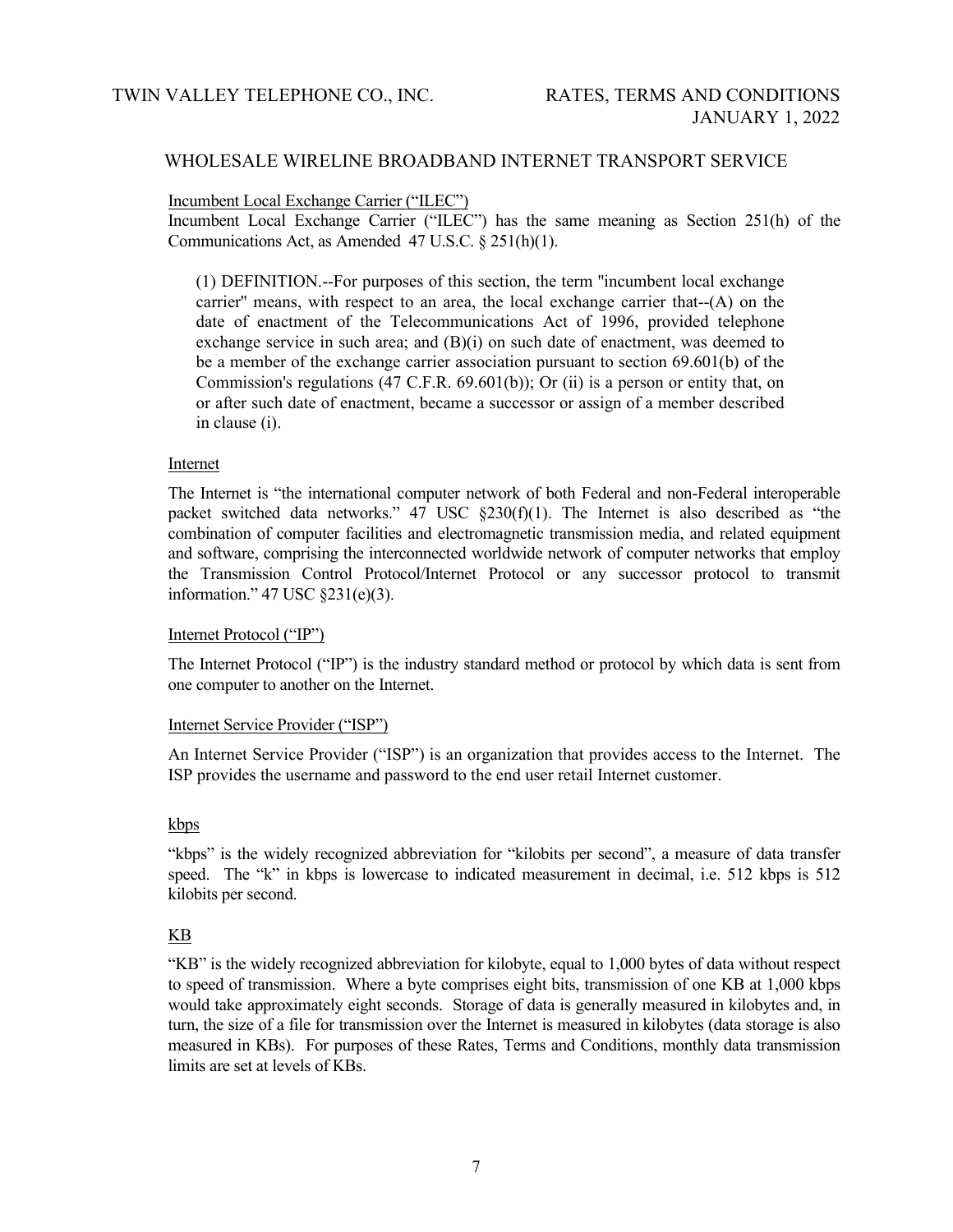### Local Exchange Switched Voice Service

Local exchange switched voice service is voice grade access to the public switched telephone network ("PSTN") provided by the Company to the End User Subscriber for a charge that enables the End User Subscriber to transmit voice communications, including signalling the network that the caller wishes to place a call, and to receive voice communications, including receiving a signal indicating there is an incoming call.

# Mbps

"Mbps" is the widely recognized abbreviation for "megabits per second", indicating a data transfer speed of one million bits per second.

### **Gbps**

"Gbps" is the widely recognized abbreviation for "gigabits per second", indicating a data transfer speed of one billion bits per second. Gbps is also referred to as "Gig."

### National Exchange Carrier Association Tariff FCC No. 5

National Exchange Carrier Association, Inc. ("NECA") Tariff FCC No. 5 is the interstate access tariff filed by NECA on behalf of members of NECA. The Company is a member of NECA and a participant in the NECA Common Line and Traffic Sensitive Pools. Additionally, the Company is an issuing carrier for NECA Tariff FCC No. 5. Because the Company is an issuing carrier, it is pursuant to the rates and regulations of NECA Tariff FCC No. 5 that Wholesale WBITS Customers must order interstate Ethernet Transport Service ("ETS") services required for connection to the Company's WBITS network at the Company's DSL Access Connection Point.

### Rates, Terms and Conditions

"Rates, Terms and Conditions" refers to this document as a whole comprising the rates, terms and conditions applicable to the provision of Services to Wholesale WBITS Customers by the Company.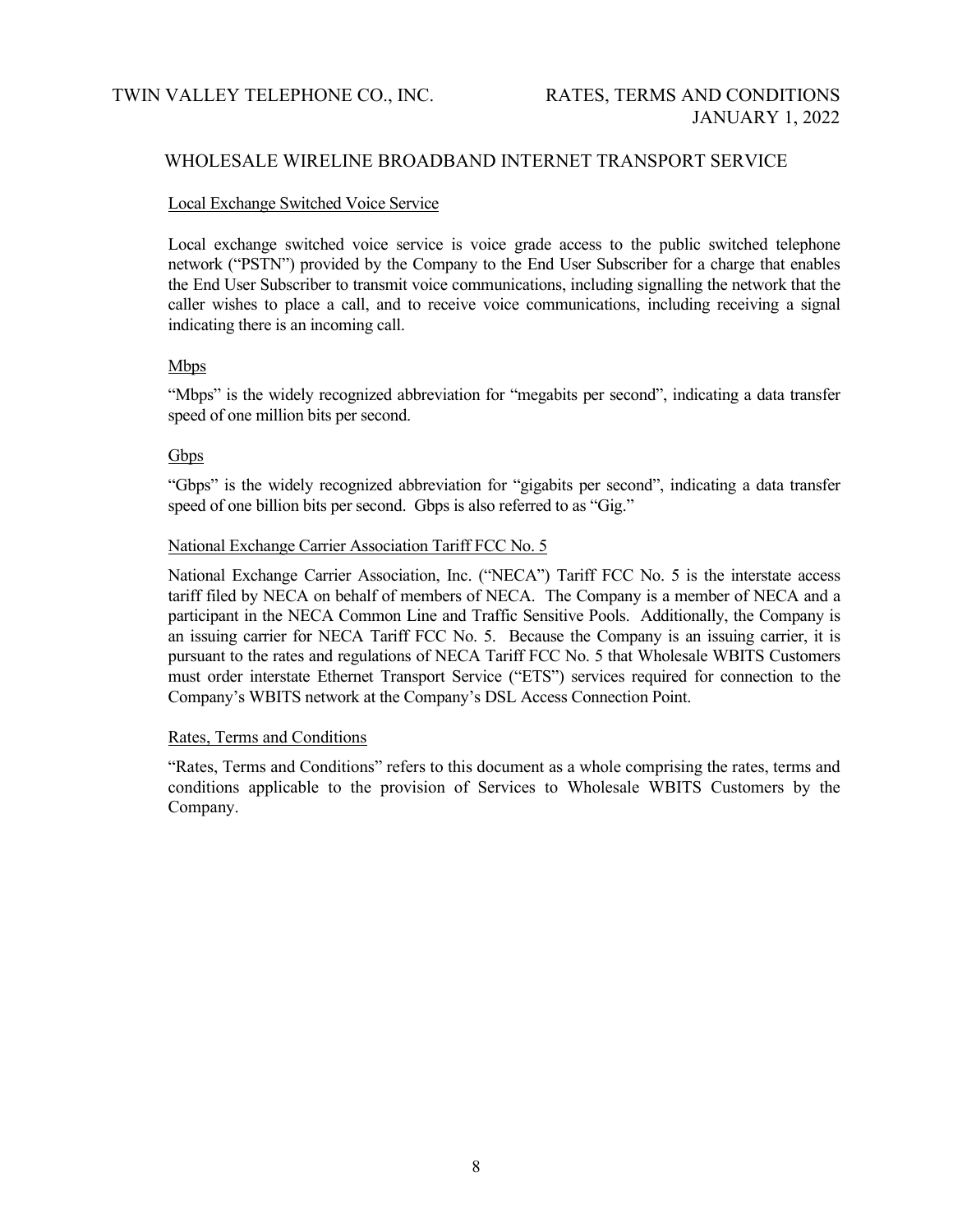### Residence

A "Residence" is a dwelling place with a unique street address, rural delivery or other address recognized by the United States Postal Service or United States Census Bureau, notwithstanding the customer may receive mail at a post office box, that is inhabited by a person or persons with legal control of the dwelling place and who are authorized to order service for the address. For purposes of this definition, a street address includes, where applicable, an apartment number or other such number indicating a unit within a multiple dwelling unit.

### Residential Customer

A Residential Customer is an End User Subscriber currently served at a residence with local telecommunications services provided by the Company or for which the Company has facilities in place such that the Company is capable of providing local telecommunications service. Where a person or persons operates a Business from a residence, the customer will be considered a Business Customer.

### Residential Line

A "Residential Line" is a line extending the Company's telecommunications network capable of transporting WBITS to the premises of a Residential Customer.

### Retail

"Retail" means the provision of ISP services directly to the End User Subscriber by a Wholesale WBITS Customer through the wholesale WBITS provided under these Rates, Terms and Conditions. The relationship of the Wholesale WBITS Customer and its end user ISP customers is a retail relationship. For purposes of ISP services, the End User Subscriber has a direct relationship with the Wholesale WBITS Customer and not the Company.

# **Service**

"Service" means the offerings of the Company comprising Wireline Broadband Internet Transport Service ("WBITS").

#### Serving Wire Center

The term "Serving Wire Center" or "SWC" denotes the wire center from which the customer designated premises would normally obtain dial tone from the Telephone Company. In the context of WBITS provided by the Company, the SWC is the location of the DSL Access Service Connection Point and the point to which the Wholesale WBITS Customer would order ETS to complete transport from the Wholesale WBITS Customer's network to the Company's WBITS network.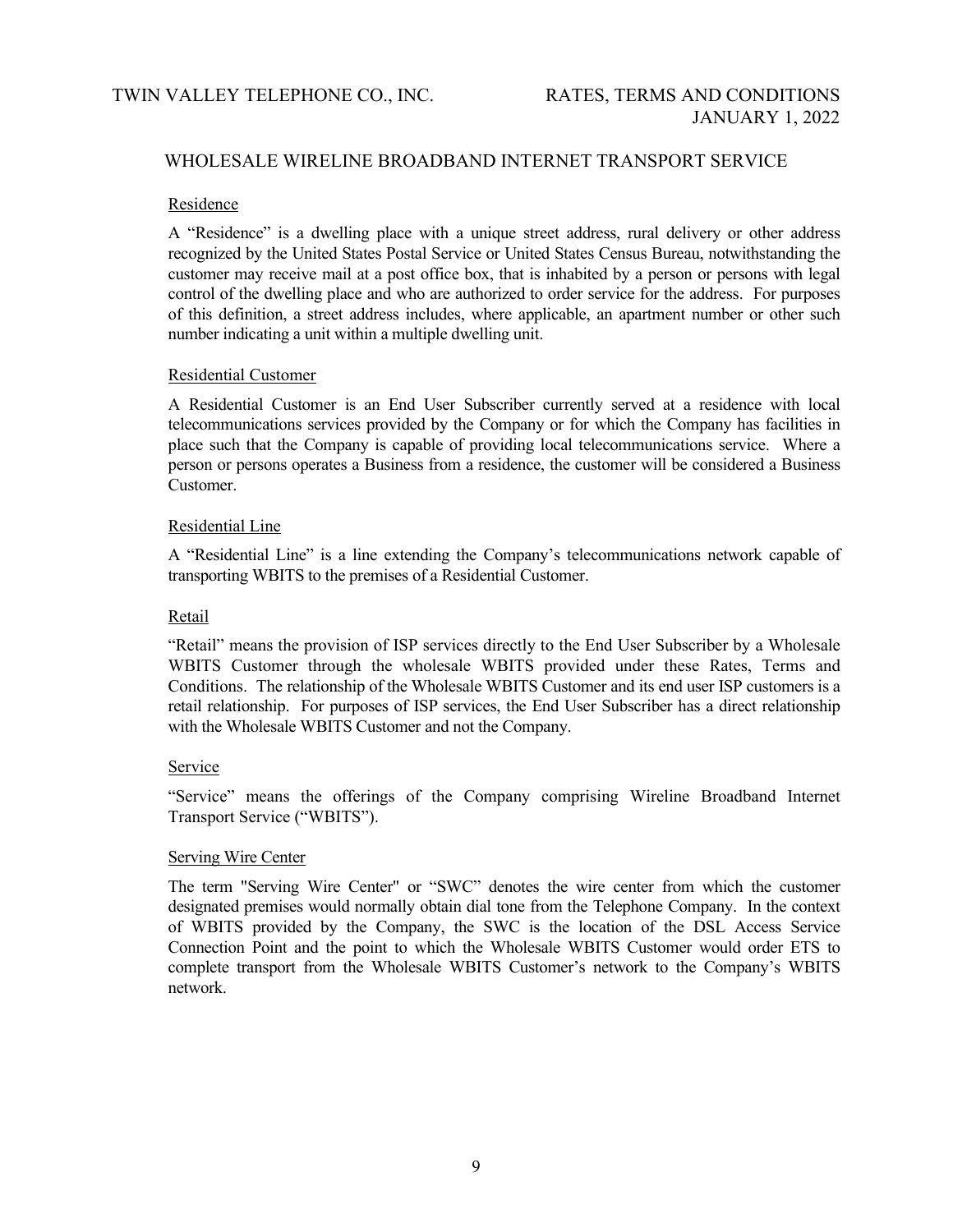### Study Area

A study area is a geographic segment of an ILEC's telephone operations and generally corresponds to an incumbent local exchange carrier's entire service territory within a state for which the National Exchange Carrier Association, Inc. ("NECA") has assigned a six-digit study area code ("SAC").

### Telecommunications

"Telecommunications" is the transmission of voice communications or, subject to the transmission capabilities of the service, the transmission of data, facsimile, signaling, metering, or any other form of intelligence.

# Upstream

"Upstream" refers of the flow of IP data from an End User Subscriber customer designated premises such as, but not limited to a subscriber's home or business to a Wholesale WBITS Customer's over the Company's WBITS network.

### Voice-Data WBITS

The term "Voice-Data" when used in the context of WBITS refers to provision of the service over Company facilities that also carry local exchange switched voice service, subscribed to by the End User Subscriber from the Company to the end user premises.

# Wholesale

The term "wholesale" when used in the context of WBITS refers to provision of WBITS to ISPs who, in turn, provide Internet service to End User Subscribers.

#### Wholesale Customer

A "Wholesale Customer" is any individual, partnership, association, trust, corporation, cooperative or governmental agency or other entity operating as an Internet Service Provider that utilizes the WBITS provided by the Company under these Rates, Terms and Conditions. A Wholesale WBITS Customer, as set forth herein, is responsible for the payment of charges and for compliance with all applicable terms of the Rates, Terms and Conditions.

# Wireline Broadband Internet Transport Service ("WBITS")

"Wireline Broadband Internet Transport Service" or "WBITS" is a high-speed data access service that is made available to ISPs for connection to the Company's End User Subscribers over existing company local exchange facilities for provision of broadband services employing Internet Protocol.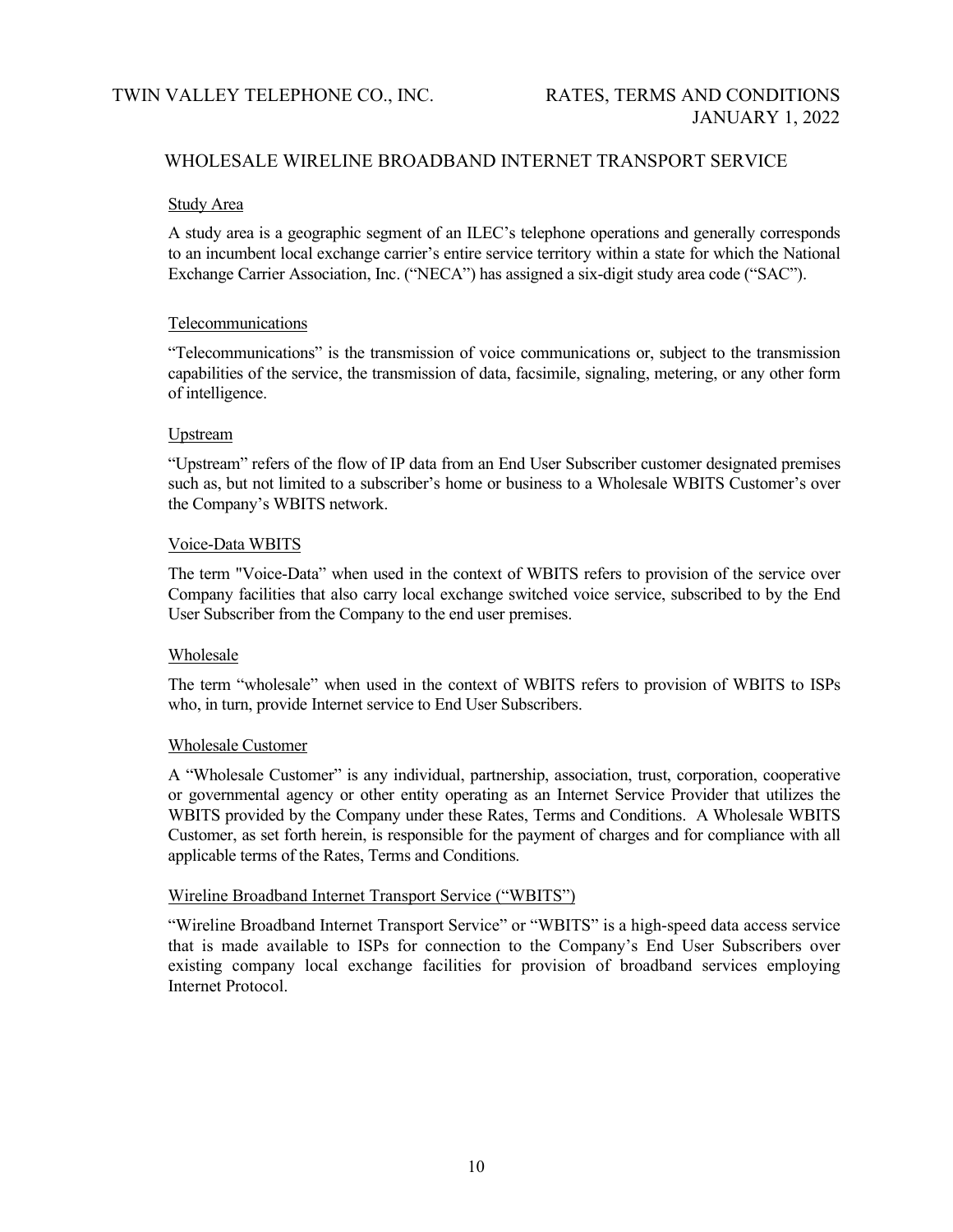# **2. Terms and Conditions**

# **2.1 Undertaking of the Company**

2.1.A Scope

The Company makes Services available to Internet Service Providers ("ISPs"). Services are described in Section 3 of these Rates, Terms and Conditions.

Connecting the Wholesale WBITS Customer's ISP network to the Company's WBITS network requires the Wholesale WBITS Customer to order Public Packet Data Network transport services sufficient to carry the Wholesale WBITS Customer's data between its premises and the Company's designated DSL Access Connection Point. Public Packet Data Network transport services within the Company's serving area must be obtained from the Company under National Exchange Carrier Association ("NECA") Tariff FCC No. 5. The Company is an issuing carrier for NECA Tariff FCC No. 5 and bills Customers the rates established in NECA Tariff FCC No. 5 for services ordered pursuant thereto.

For purposes of connection from the Wholesale WBITS Customer Designated Premises ("CDP") to the Company's DSL Access Connection Point, the Company provides the following services pursuant to NECA Tariff FCC No. 5 and subject to technical capability.

# Public Packet Data Network:

# Ethernet Transport Service (ETS)

# 2.1.B Limitations

- (1) The services provided pursuant to these Rates, Terms and Conditions are offered subject to the availability of facilities and the other provisions of these Rates, Terms and Conditions.
- (2) The Company does not undertake to transmit communications or messages, but rather furnishes facilities, Service and equipment for such transmissions by the Wholesale WBITS Customer.
- (3) The Company retains the right to deny Service to any Wholesale WBITS Customer which fails to comply with the rules and regulations of these Rates, Terms and Conditions, or other applicable rules, regulations or laws.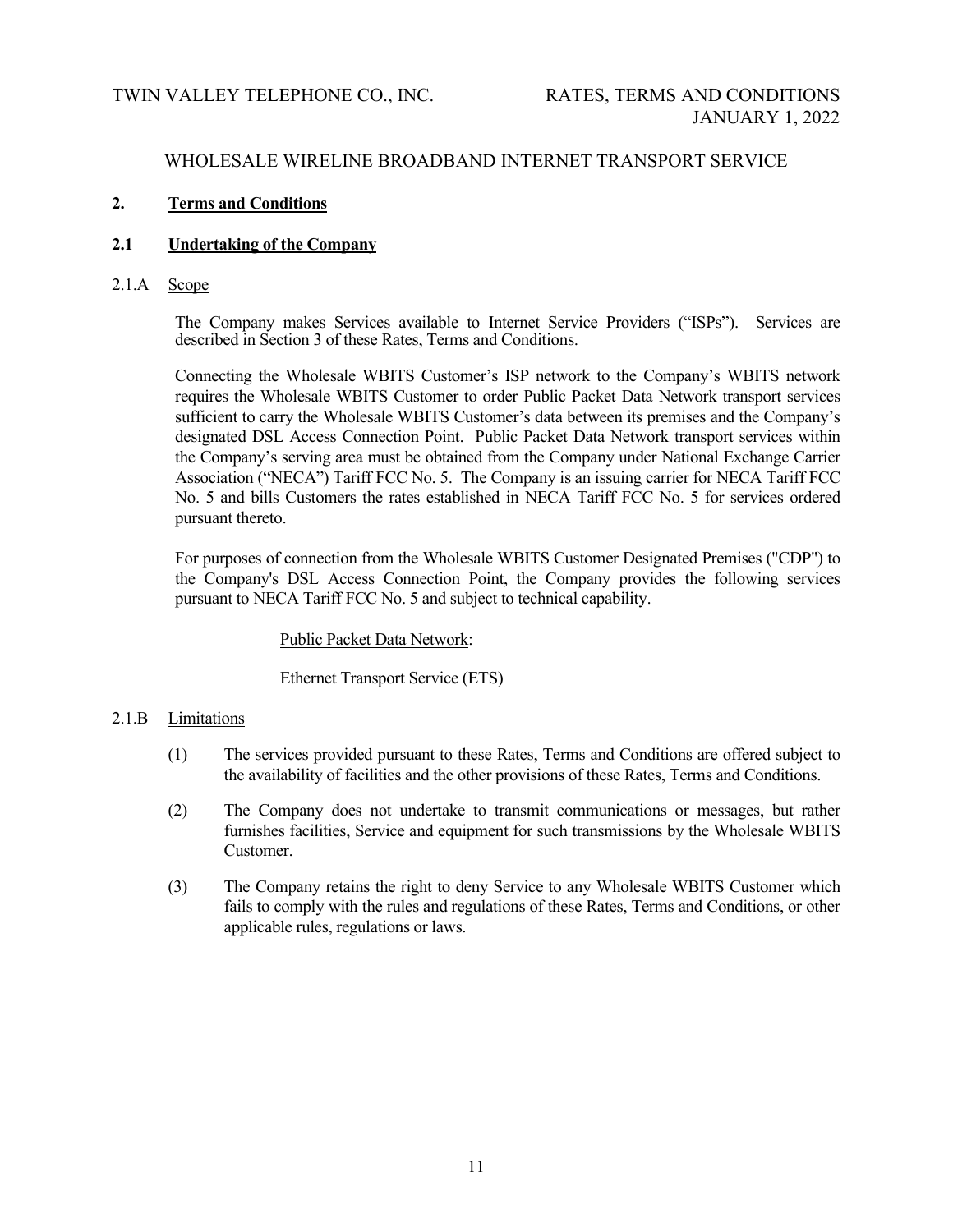### **2.2 Obligations of the Wholesale WBITS Customer**

- 2.2.A All Wholesale WBITS Customers assume general responsibilities in connection with the provision and use of the Company's Service. General responsibilities are described in this section. When facilities, equipment, and/or communication systems provided by others are connected to the Company's facilities, the Wholesale WBITS Customer assumes the additional responsibilities as set forth in Section 2.2, herein.
- 2.2.B The Wholesale WBITS Customer is responsible for the payment of all charges for any and all Services or facilities provided by the Company to the Wholesale WBITS Customer.
- 2.2.C The Wholesale WBITS Customer shall indemnify and save harmless the Company from and against all loss, liability, damage and expense, including reasonable counsel fees, due to claims for libel, slander, or infringement of copyright or trademark in connection with any material transmitted by the Wholesale WBITS Customer using the Company's Services; and any other claim resulting from any act or omission of the Wholesale WBITS Customer to the use of the Company's facilities.
- 2.2.D The Wholesale WBITS Customer shall reimburse the Company for damages to the Company's facilities caused by any negligence or willful act or acts on the part of the Wholesale WBITS Customer.
- 2.2.E In the event a suit is brought by the Company, or an attorney is retained by the Company to collect any bill or enforce the terms of these Rates, Terms and Conditions against a Wholesale WBITS Customer, that Wholesale WBITS Customer shall be responsible for payment of all reasonable attorney's fees, court costs, costs of investigation and any and all other related costs and expenses incurred by the Company in connection therewith.
- 2.2.F The Wholesale WBITS Customer understands that the Services are furnished subject to the condition that there will be no abuse, fraudulent and/or illegal use thereof. Such activity includes, but is not limited to:
	- (1) Using the Service for any purpose which is in violation of any law.
	- (2) Obtaining or attempting to obtain Services through any scheme, false representation and/or use of any fraudulent means or devices whatsoever with the intent to avoid payment, in whole or in part, of charges for Services, or assisting any other person or firm in such regard.
	- (3) Using the Services in a manner that interferes unreasonably with the use of Service by one or more other Wholesale WBITS Customers.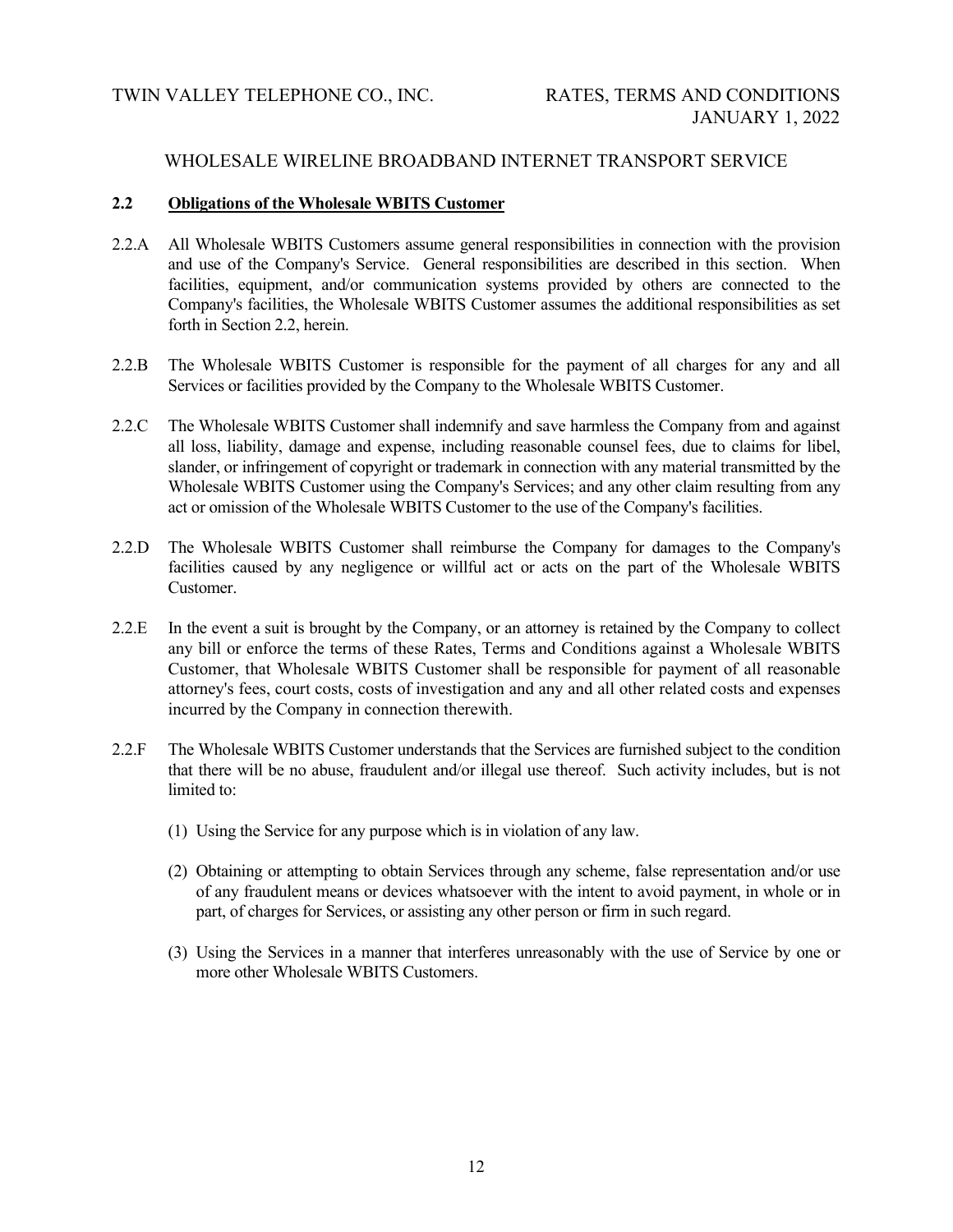# **2.3 Liabilities of the Company**

Except as stated in this Section 2.3, the Company shall have no liability for damages of any kind arising out of or related to events, acts, rights or privileges contemplated in the Rates, Terms and Conditions.

- 2.3.A The liability of the Company for damages resulting in whole or in part from or arising in connection with the furnishing of Service under the Rates, Terms and Conditions including, but not limited to, mistakes, omissions, interruptions, delays, errors or other defects or misrepresentations shall not exceed an amount equal to the charges under the Rates, Terms and Conditions applicable to the specific Service (or portion thereof) that was affected. No other liability shall attach to the Company.
- 2.3.B The Company shall not be liable for any failure of performance hereunder due to causes beyond its control, including, but not limited to: (1) acts of God, fires, flood or other catastrophes; (2) any law, order, regulation, directive, action or request of the United States Government, or any other government, including state and local governments having jurisdiction over the Company, or of any department, agency, bureau, corporation or other instrumentality of any one or more of said governments, or of any civil or military authority; or (3) national emergencies, insurrections, riots, wars or other labor difficulties.
- 2.3.C The Company shall not be liable for any act or omission of any other entity furnishing facilities, equipment, or services used by a Wholesale WBITS Customer, with the Company's Services. In addition, the Company shall not be liable for any damages or losses due to the failure or negligence of any Wholesale WBITS Customer or due to the failure of Wholesale WBITS Customer provided equipment, facilities or services.

# **2.4 Application for Service**

The Wholesale WBITS Customer must place an Application for Service with the Company to initiate, cancel or change the Services provided pursuant to these Rates, Terms and Conditions. Applications for Services may be either in writing or orally and provide, at a minimum, the following information:

- 2.4.A Wholesale WBITS Customer's name(s), telephone number(s) and address(es). In the case of a corporation or partnership, a designated officer or agent shall be named as the contact person for such corporation or partnership.
- 2.4.B Name(s), address(es) and telephone number(s) of person(s) to whom notices from the Company to the Wholesale WBITS Customer shall be addressed, if different from (A) above.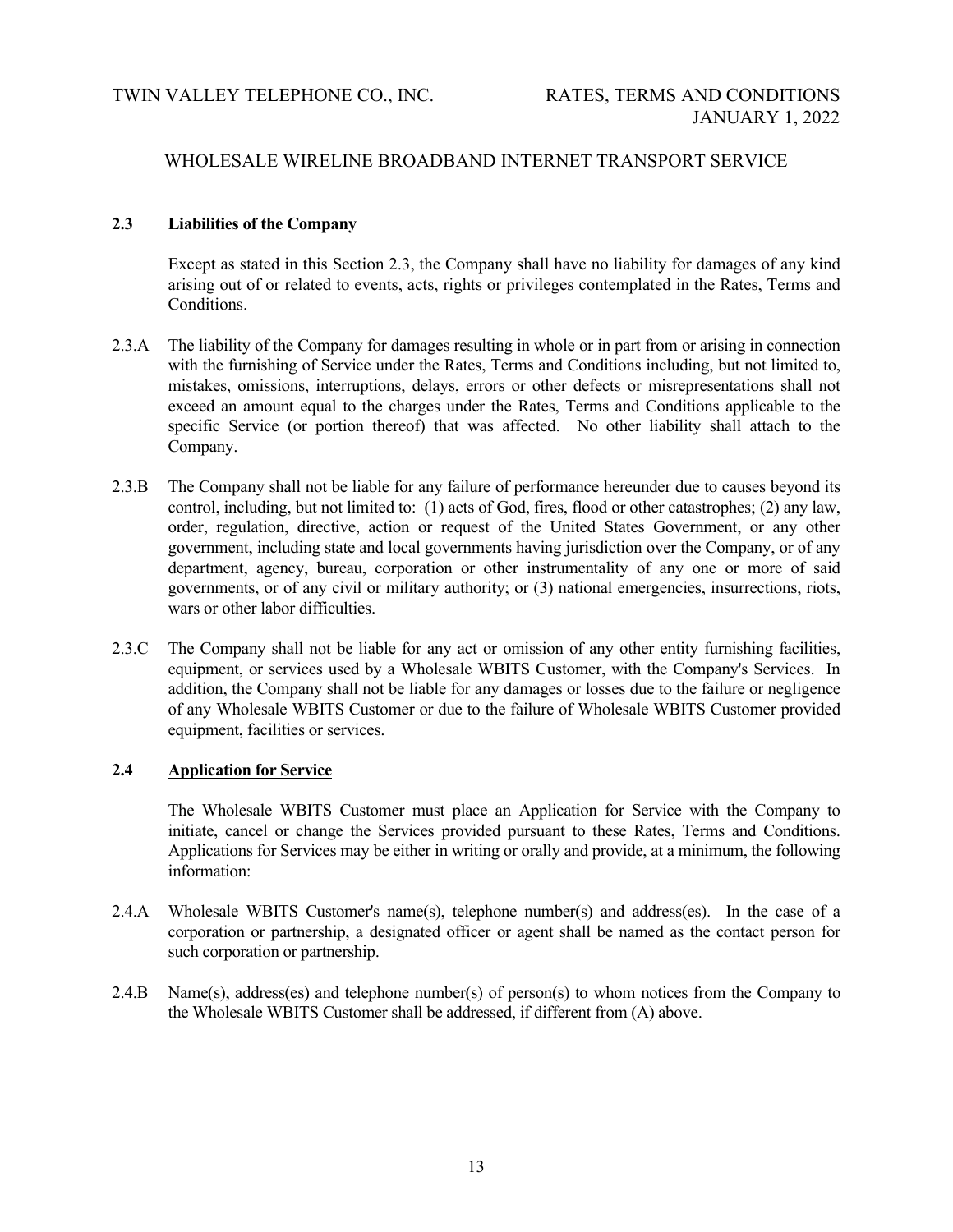### **Executed Agreements**

### 2.5.A Agreement

When necessary, the Company and the Wholesale WBITS Customer may execute an agreement ("Agreement") setting forth, based on the Wholesale WBITS Customer's Application for Service, the specific services available under the Rates, Terms and Conditions that the Wholesale WBITS Customer is ordering, the terms and volume commitments the Wholesale WBITS Customer is establishing, the type and volume of ETS the Wholesale WBITS Customer is ordering under NECA Tariff FCC No. 5. The Agreement shall incorporate by reference these Rates, Terms and Conditions. The Rates, Terms and Conditions incorporated by reference into the Agreement should be the current Rates, Terms and Conditions posted on the Company's web site or delivered to the Wholesale WBITS Customer by United States Postal Service, subject to amendment by the Company from time to time as provided for in Section 1.1.F.

### 2.5.B Technical Standards Supplement ("TS Supplement")

When necessary, the Company and the Wholesale WBITS Customer may agree to the industry technical standards applicable to the transmission of data between the Wholesale WBITS Customer and the Company through use of the Company's WBITS provided pursuant to these Rates, Terms and Conditions and the Agreement. The agreed to technical standards shall be documented in the Technical Standards Supplement ("TS Supplement"). The TS Supplement shall be signed by both parties and incorporated by reference into the Agreement.

The TS Supplement can be amended, from time to time, based on mutual agreement of the Wholesale WBITS Customer and the Company. If an industry standard becomes obsolete or is otherwise no longer supported by vendors associated with the Company's network, any duties with respect to technical standards are vitiated. In the event the Wholesale WBITS Customer and the Company do not come to agreement regarding replacement industry standards, the Company shall choose the replacement industry standard most commonly used by the industry.

# **2.6 Charges and Payments for Service or Facilities**

### 2.6.A Deposits

- (1) The Company may, in order to safeguard its interests, require a Wholesale WBITS Customer to make a suitable deposit or provide a surety bond or letter of credit in the amount of the required deposit as a guarantee of the payment of charges. The Company shall have the right to require the Wholesale WBITS Customer to make a deposit prior to or at any time after provision of any Service, not to exceed three (3) months estimated charges. The Company may increase the amount of the deposit to reflect increases to the Wholesale WBITS Customer's annual bill. The Wholesale WBITS Customer will receive a receipt for the deposit.
- (2) Any deposit as referred to in this Section shall be held by the Company to secure the payment of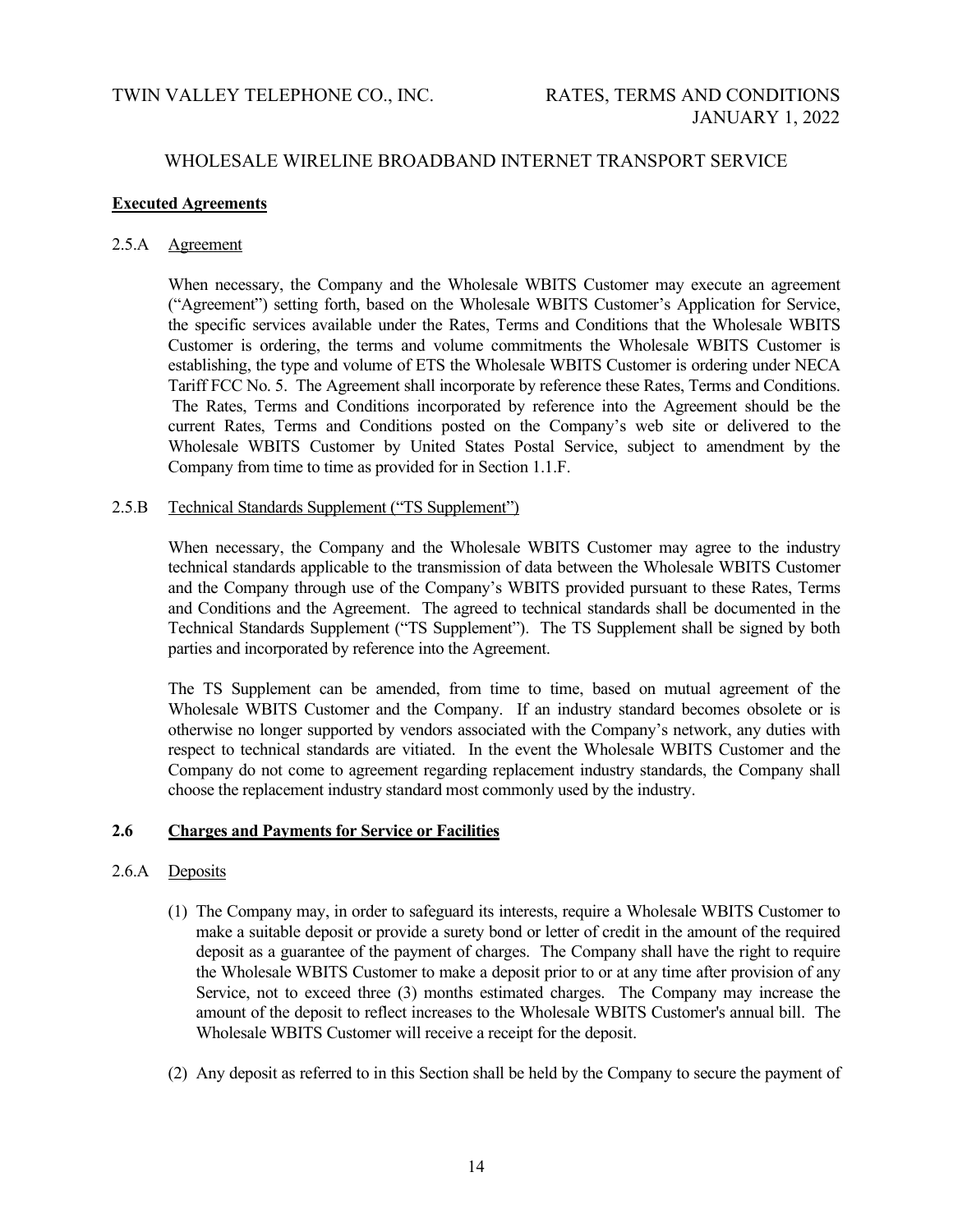the Wholesale WBITS Customer's bill. At the Company's option, the deposit may be refunded or credited to the Wholesale WBITS Customer at any time prior to the termination of Service.

- (3) Interest will be paid by the Company on all sums held on deposit at the rate established statutorily for customer deposits. The interest will be accrued for the period during which the deposit is held by the Company.
- (4) The fact that a deposit is made does not relieve the Wholesale WBITS Customer from making advance payments or from complying with the Company's regulations for the payment of bills in accordance with the terms herein and does not constitute a waiver or modification of the regulations of the Company providing for the discontinuance of Service for nonpayment of any sums due the Company for Service rendered.
- (5) Upon termination of Service, and assuming deposits of the Wholesale WBITS Customer are not applied as indicated in Section 2.6.A.2, the deposit will be credited to the Wholesale WBITS Customer's account and any credit balance will be refunded after all amounts due the Company have been paid.

### 2.6.B Description of Payment and Billing Periods

- (1) Service is provided and billed in advance on a monthly basis. Service continues to be provided and billed on a monthly basis until canceled by the Wholesale WBITS Customer through written notice given to the Company. Cancellation for individual WBITS lines will take effect within in five business days following receipt by Company of Wholesale WBITS Customer's written notice of cancellation.
- (2) The Company shall establish the start date for monthly bill periods and such monthly periods shall continue through the term of the Agreement.
- (3) Proration of Charges

Adjustments for the quantities of services established or discontinued in any billing period beyond the minimum period set forth for services in other sections of the Rates, Terms and Conditions will be prorated to the number of days based on a 30 day month.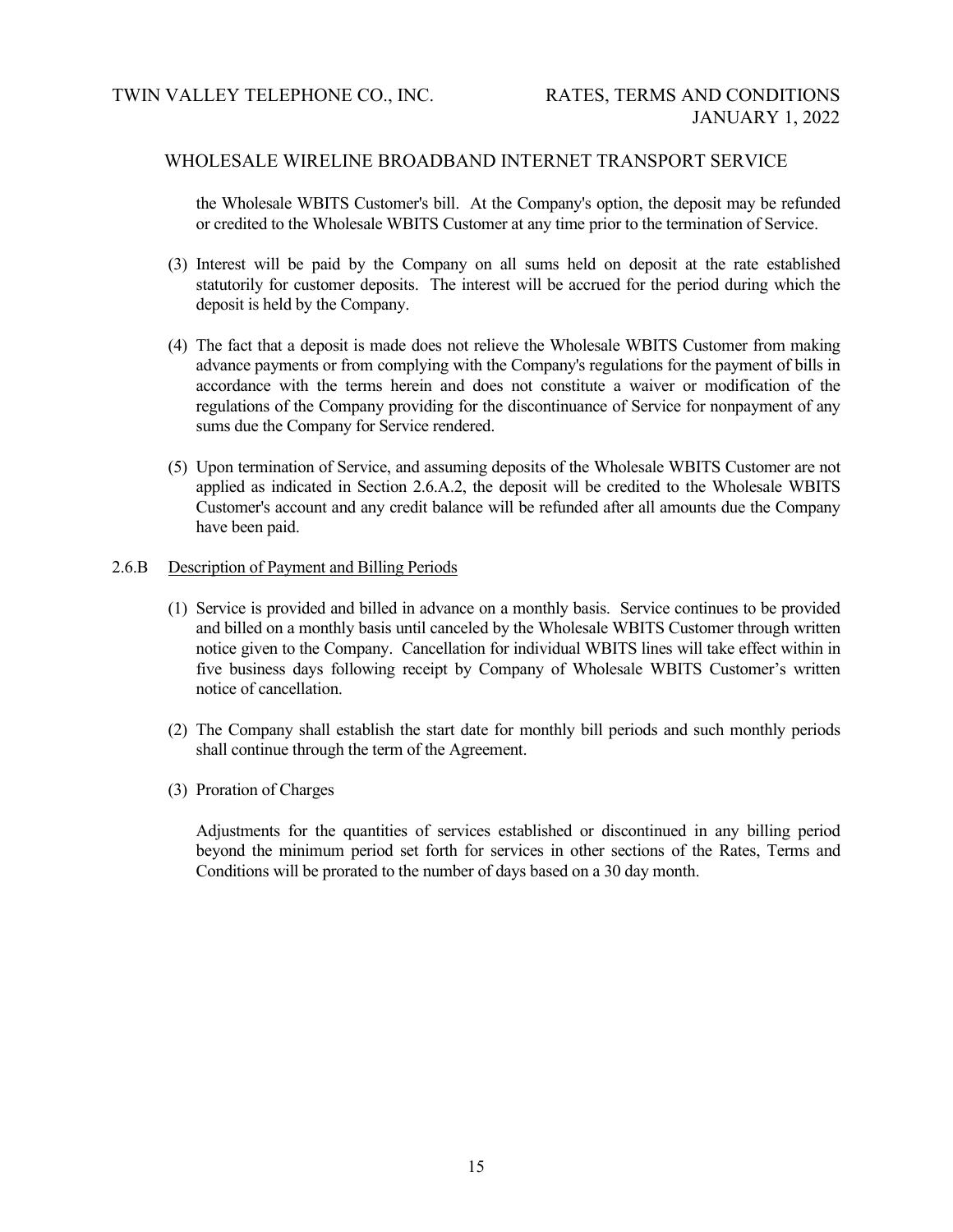### 2.6.C Taxes and Other Charges

In addition to payment for Services, Wholesale WBITS Customer must pay all taxes, fees, surcharges and other charges that the Company bills Wholesale WBITS Customer related to Services. Taxes and surcharges will be in the amounts that federal, state and local authorities require the Company to bill Wholesale WBITS Customers. The Company will not provide advance notice of changes to taxes and surcharges, except as required by applicable law. All such taxes and charges shall be separately shown and charged on bills rendered by Company or its billing agent.

Taxes, fees and surcharges includes, but is not limited to, recovery by the Company from a Wholesale WBITS Customer of Federal Universal Service Contributions ("FUSC") made by the Company on WBITS charges billed to a Wholesale WBITS Customer pursuant to Section 54.712(a) of the rules of the Federal Communications Commission ("FCC"), 47 C.F.R. § 54.712(a), or any successor rule prescribing the right of a carrier to charge for recovery of mandatory Universal Service Contributions.

### 2.6.D Payment and Late Payment Charge

- (1) Payment will be due as specified on the Wholesale WBITS Customer bill. Commencing after that due date, a late charge of up to the highest interest rate allowable by state law will be applied to all amounts past due.
- (2) Collection procedures and the requirement for a deposit are unaffected by the application of a late payment charge. The late payment charge does not apply to unpaid balances associated with disputed amounts. Undisputed amounts on the same bill are subject to the late payment charge if unpaid and carried forward to the next bill.
- (3) Service may be denied or discontinued at the Company's discretion for nonpayment of amounts due the Company past the due date as specified in 2.6.D(1). Restoration of Service will be subject to all applicable installation charges.

# 2.6.E Credit Allowance/Service Interruptions

- (1) Credit for failure of Service will be allowed only when failure is caused by or occurs in the Company's facilities or equipment owned, provided and billed for by the Company. A credit allowance is not applicable for any period during which Wholesale WBITS Customer cannot utilize the Service, except for such period where the Service is interrupted by the Company for access to its facilities for the purposes of investigating and clearing troubles and/or maintenance.
- (2) Credit allowances for failure of Service or equipment starts when the Wholesale WBITS Customer notifies the Company of the failure and ceases when the operation has been restored and an attempt has been made to notify the Wholesale WBITS Customer by the Company.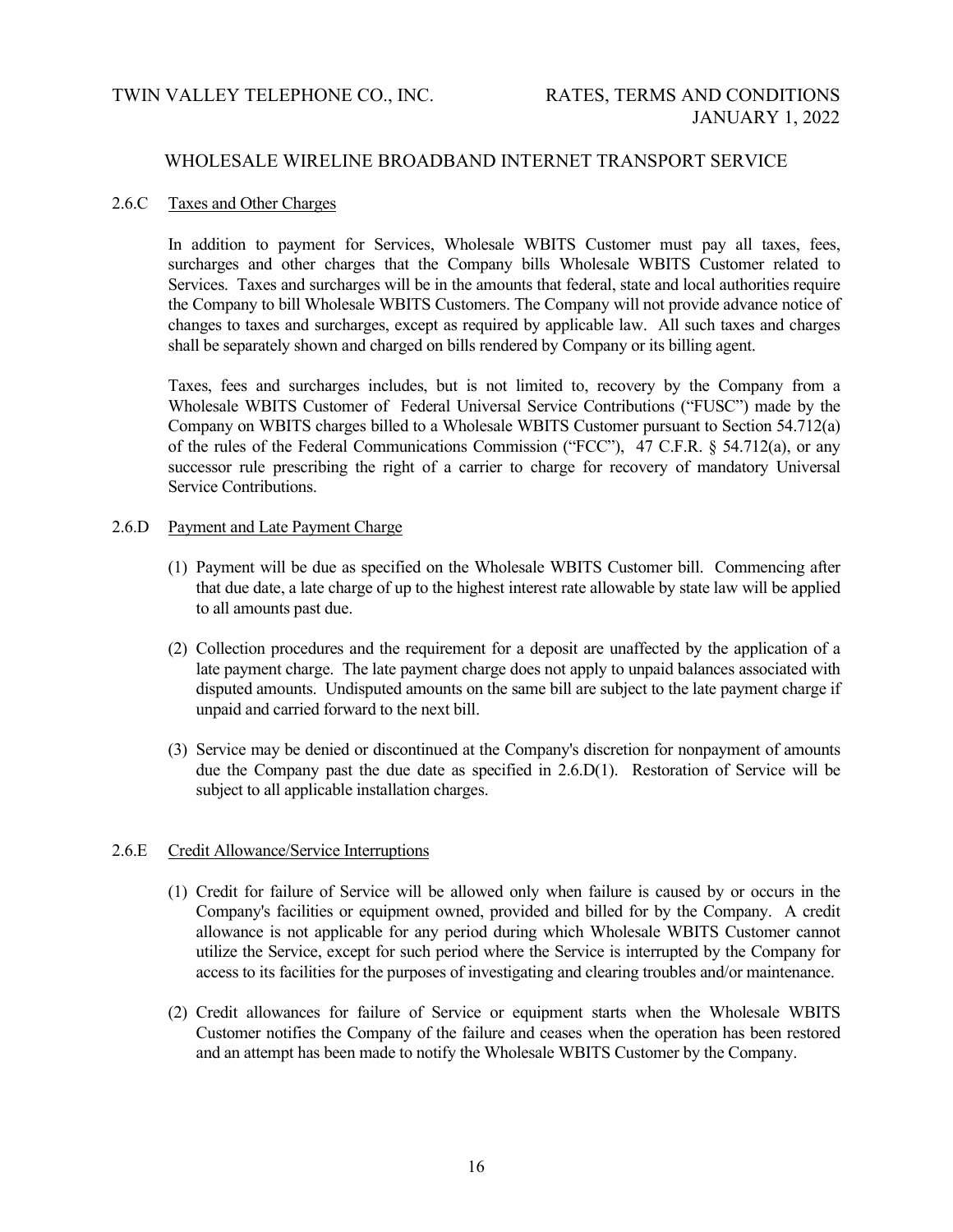- (3) The Wholesale WBITS Customer shall notify the Company of failures of Service or equipment and make reasonable attempts to ascertain that the failure is not caused by Customer Provided Equipment or Customer provided facilities, any act, or omission of the Customer, or in wiring or equipment connected to the Wholesale WBITS Customer's terminal.
- (4) Only those portions of the Service or equipment operation disabled will be credited.

### 2.6.F Service Interruption Measurement

- (1) In the event of an interruption of Service that exceeds the minimum requirements set forth in this paragraph, the Company shall make a credit allowance at the Wholesale WBITS Customer's request for a pro rata adjustment of all Service charges billed by the Company for Services rendered inoperative by the interruption. The credit allowance will be computed by dividing the duration of the service interruption measured in twenty-four (24) hour days, from the time the interruption is reported to the Company, by a standard thirty (30) day month, and then multiplying the result by the Company's fixed monthly charges for each interrupted Service.
- (2) A credit allowance will not be given for interruptions caused by the negligence or willful act of the Wholesale WBITS Customer, or interruptions caused by failure of equipment or service not provided by the Company.

### **2.7 Termination or Denial of Service by the Company**

- 2.7.A The Company may, immediately and without notice to the Wholesale WBITS Customer, and without liability of any nature, temporarily deny, terminate, or suspend Service to any Wholesale WBITS Customer:
	- (1) In the event such Wholesale WBITS Customer or its agent: (a) willfully damages the Company equipment, interferes with use of the Company's Service by other Wholesale WBITS Customers of the Company; (b) unreasonably places capacity demands upon the Company's facilities or Service; or (c) violates any statute or provision of law, or any rule or regulation of any state or federal regulatory agency relating to communications; or (d) otherwise fails to comply with the provisions of these Rates, Terms and Conditions or applicable law; or
	- (2) In the event a Wholesale WBITS Customer becomes insolvent, is the subject of any formal legal proceeding commenced in a court involving a voluntary or involuntary petition or proceeding in bankruptcy, seeks protection or relief from creditors in a formal legal proceeding after a filing for such relief, or executes an assignment for the benefit of creditors; or
	- (3) In the event that the Company determines that any Service is being used fraudulently or illegally, whether by a Wholesale WBITS Customer or its agent.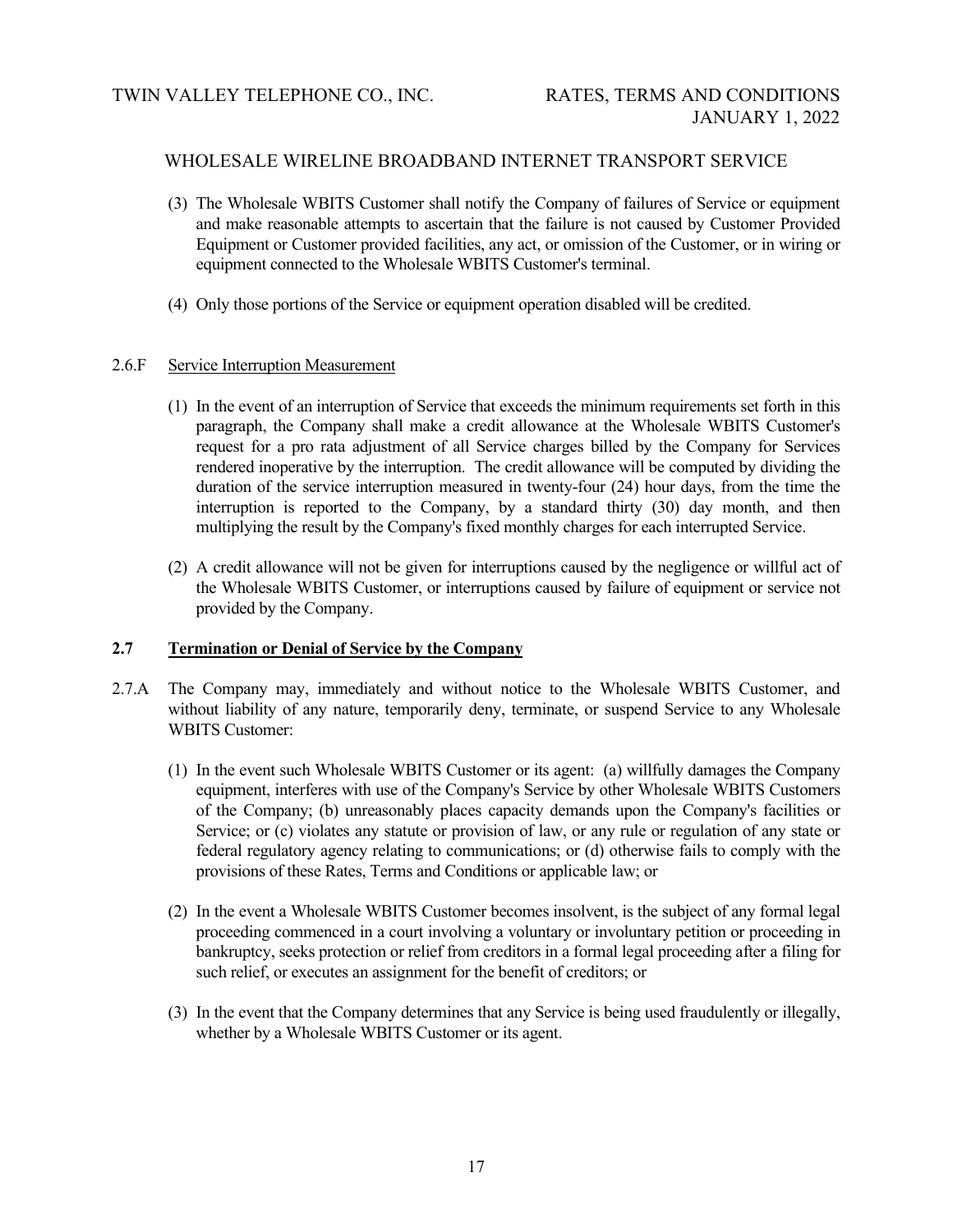# TWIN VALLEY TELEPHONE CO., INC. RATES, TERMS AND CONDITIONS

# WHOLESALE WIRELINE BROADBAND INTERNET TRANSPORT SERVICE

### **2.8 Billing Disputes**

If Wholesale WBITS Customer believes Wholesale WBITS Customer has been billed by the Company in error, Wholesale WBITS Customer must contact the Company within sixty (60) days of the date of the bill which contains the disputed charge. Refunds or adjustments will not be issued for any charge that is more than sixty (60) days old at the time Wholesale WBITS Customer notifies the Company. Wholesale WBITS Customer may withhold from payment to the Company the disputed portion of any bill pending resolution of the dispute. Wholesale WBITS Customer must pay all nondisputed charges on the bill by the due date indicated on the bill. The Company will notify Wholesale WBITS Customer of the results of its inquiry, and either adjust the billing, issue a credit, or notify Wholesale WBITS Customer that all or a portion of the disputed amount is still owed. Wholesale WBITS Customer will be required to pay such amount within fifteen, (15) days thereafter, and if Wholesale WBITS Customer fails to pay this amount within the time required, Wholesale WBITS Customer's account will be deemed past due and unpaid and Wholesale WBITS Customer's Service subject to termination under Section 2.6 above. Any payments Wholesale WBITS Customer withholds pending resolution of the dispute may be subject to a late payment charge at the highest interest rate allowable by law applied to past due amounts.

# **3. Description of Service**

# **3.1 General**

Wireline Broadband Internet Transport Service ("WBITS") enables data traffic generated by a Wholesale WBITS Customer-provided modem to be transported from the premises of the Company's End User Subscriber to the Company's DSL Access Service Connection Point using the Company's local exchange service facilities. A DSL Access Service Connection Point is an interconnection point designated by the Company at which the Wholesale WBITS Customer may interconnect WBITS provided by the Company under the Agreement and Rates, Terms and Conditions with transmission facilities ordered by the Wholesale WBITS Customer under the Company's ETS offerings under NECA Tariff FCC No. 5. The DSL Access Service Connection Point aggregates WBITS data.

# 3.1.A ETS Connection

The Company offers transport of Network Service Provider traffic between the Network Service Provider's designated premises and the DSL Access Service Connection Point through Ethernet Transport Service (ETS) provided under NECA Tariff FCC No. 5.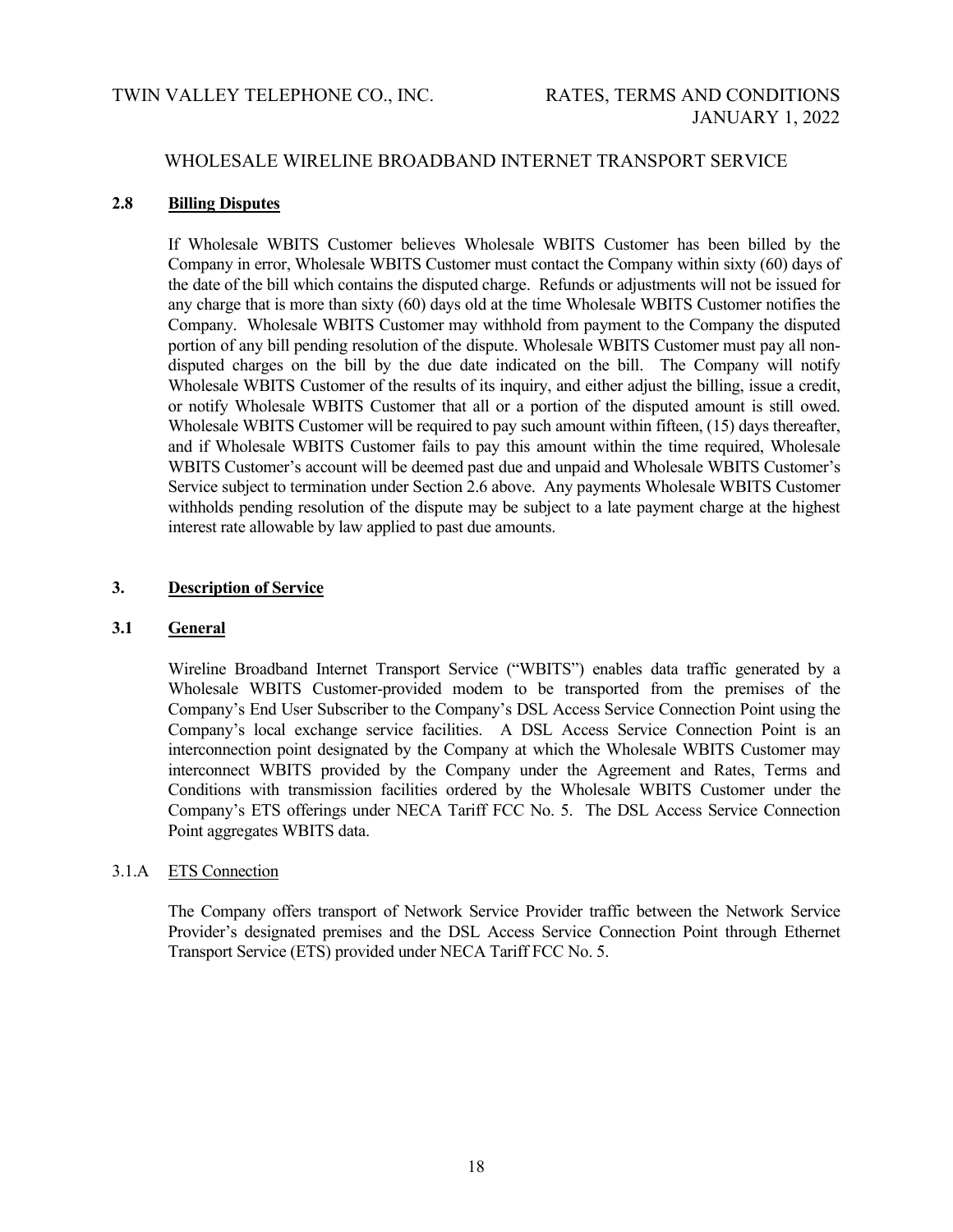### 3.1.B Designated End User Premises

The Company's WBITS allows Wholesale WBITS Customers to establish broadband Internet connections to the designated End User Subscriber premises. The designated End User Subscriber premises location must be served by an existing Company provided exchange line facility. An exchange line facility is the serving wire center central office line equipment and all of the plant facilities up to and including the Company-provided NID.

The connection speed or "sync rate" is between the NID at the End User Subscriber's premises and the DSLAM. Actual data transfer or throughput may be lower than the sync-rate due to Internet congestion, server or router speeds, protocol overheads, End User Subscriber use of multiple applications and other factors that may not be under the Company's control.

WBITS will be provided by the Company subject to the availability and limitations of Company Wire Centers and outside plant facilities.

# **3.2 Service Options**

WBITS is available in the downstream and upstream options established by the Company as indicated in each option offered by the Company shall specify the downstream and upstream speeds.

# **3.3 WBITS Provisioning**

#### 3.3.A Responsibility of the Company

- (1) WBITS will be provisioned over existing Company local exchange service lines.
- (2) Where fiber is installed to the End User Subscriber customer premises, subject to technical capability, the Company will provision WBITS over fiber facilities.
- (2) Where fiber facilities are not available, the Company will determine if the copper facilities are suitable for use with the WBITS option ordered by the Wholesale WBITS Customer. Service will not be provided on lines that are not suitable for Wireline Broadband Internet Transport Service or on lines that produce interference with other services provided by the Company.
- (3) The Company will provision and maintain WBITS for the Wholesale WBITS Customer between the NID at the End User Subscriber premises and the Wholesale WBITS Customer's Ethernet Transport Service DSL Access Connection Point.
- (4) The Company reserves the right to temporarily interrupt WBITS for wire center or network maintenance, software updates, and in emergency situations.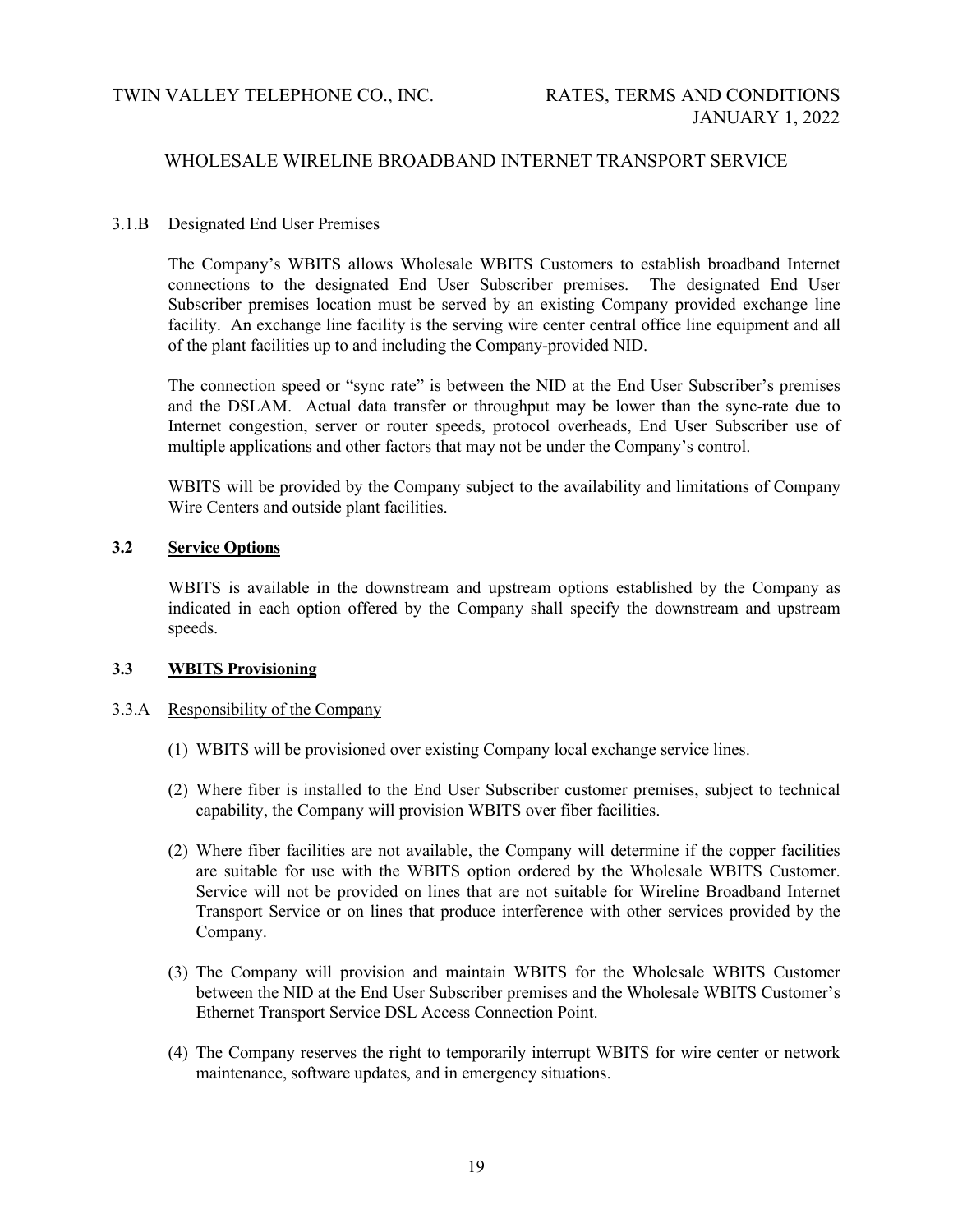### 3.3.B Responsibility of the Wholesale WBITS Customer

- (1) The Wholesale WBITS Customer is responsible for obtaining and installing compatible End User Subscriber customer premises equipment (CPE, DSL modems and/or routers) used for connection to Company WBITS at the WBITS termination at the End User Subscriber location
- (2) The Wholesale WBITS Customer is responsible for ensuring the continuing compatibility of CPE at the End User Subscriber premises. The Wholesale WBITS Customer and/or End User Subscriber shall be responsible for any expenses incurred for required changes to Wholesale WBITS Customer and/or End User Subscriber equipment or facilities in order to make such equipment or facilities compatible with Company WBITS.
- (3) The Wholesale WBITS Customer is responsible for providing the Company with the necessary information to provision the WBITS to its subscribers.
- (4) The Wholesale WBITS Customer ordering WBITS for connection to its End User Subscriber(s) must obtain and maintain record of a letter of agency authorizing the Wholesale WBITS Customer to act as the agent of the End User Subscriber. Upon request from the Company, Wholesale WBITS Customer will provide the Company with a copy of the letter of agency.
- (5) The Wholesale WBITS Customer must have connectivity to Company's Ethernet Transport Service network where Wholesale WBITS Customer chooses to purchase WBITS. The rates and charges for Ethernet Transport Service are in addition to the rates and charges for WBITS as set forth in these Rates, Terms and Conditions.
- (6) The Wholesale WBITS Customer will obtain the appropriate authorization from its End User Subscriber to allow the Company's employees or agents to enter the End User Subscriber's designated premises at any reasonable hour for the purpose of installing, inspecting, repairing or removing the NID or drop associated with WBITS.
- (7) The Wholesale WBITS Customer is responsible for providing all customer support, marketing, billing, ordering and repair to and for its end users.
- (8) The Wholesale WBITS Customer purchases WBITS under these Rates, Terms and Conditions on a wholesale basis and is responsible for all dealings with end user customers for Internet service provided by the Wholesale WBITS Customer on a retail basis.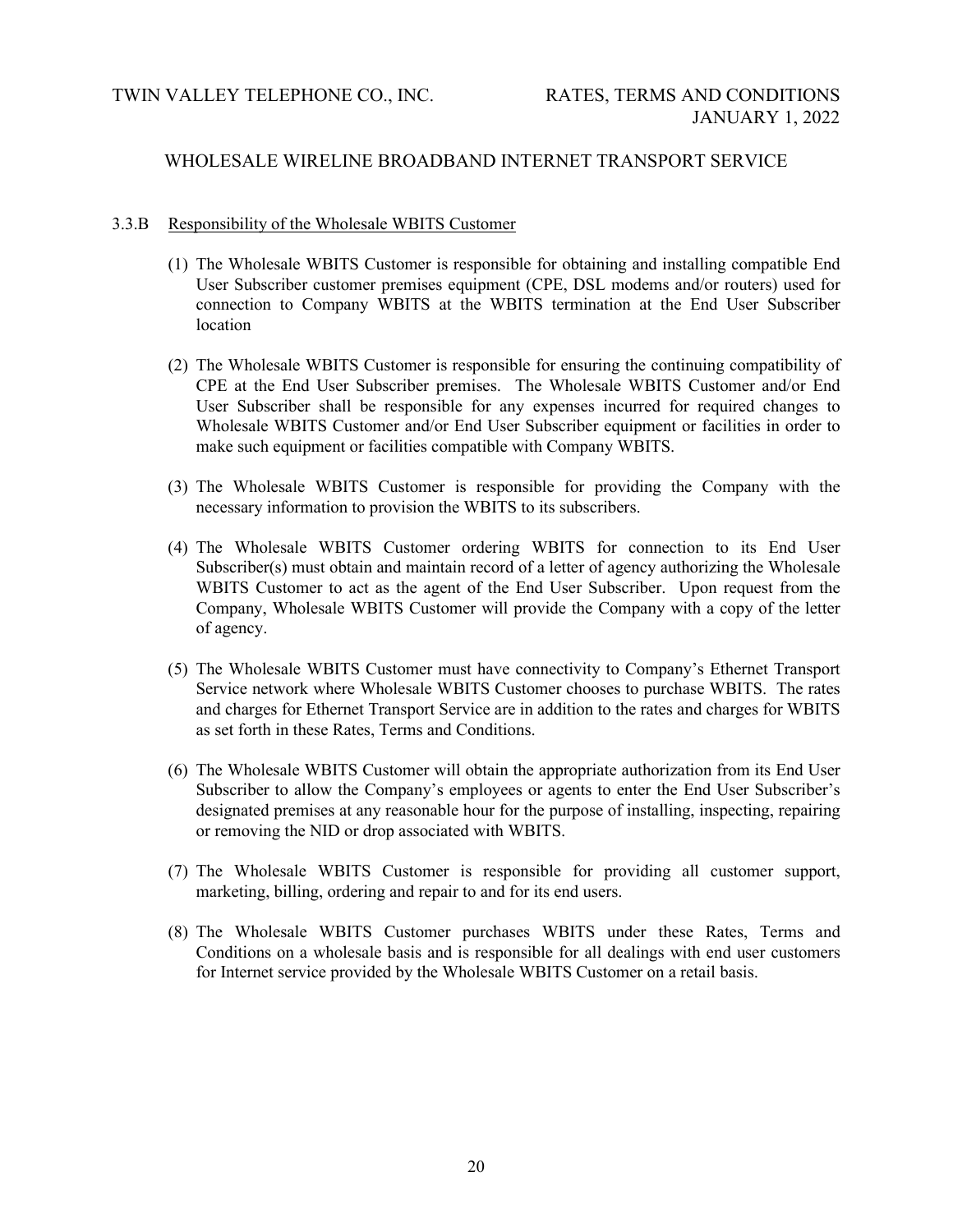(9) The Wholesale WBITS Customer shall at all times be the customer of record with respect to all Services purchased hereunder and shall be responsible for payment to Company. Wholesale WBITS Customer retains all responsibility for billing its retail end users and for any claim an end user may make concerning unauthorized billing of Internet or related charges.

### **3.4 Rate Regulations**

### 3.4.A Rate Elements

There are three types of rates and charges applicable to WBITS. These comprise a monthly WBITS line rate, nonrecurring charges associated with WBITS line ordered and a WBITS network reconfiguration charge.

### (1) Monthly WBITS Line Rates

The monthly rate applies each month or fraction thereof for each local exchange service line equipped with WBITS.

For purposes of application of the monthly rate, WBITS may be ordered under any of the following options that are offered by the Company as indicated following.

Monthly Rates Without Discount Wholesale WBITS Customers may order WBITS at a monthly rate without discount. Monthly rates apply without any volume or term commitment.

WBITS Term and Volume Plan (TVP) Rates Wholesale WBITS Customers may order WBITS under WBITS Term and Volume Plan (TVP) Rates as indicated following.

Service Classes WBITS is provided under one class of service, Voice-Data.

Voice-Data WBITS provided on the basis of voice-data is designed to support affordable high speed Internet access for residential and business End User Subscribers. The actual throughput achieved by voice-data is not guaranteed and may be affected by many factors, such as Internet congestion. Voice-Data WBITS is provisioned over the End User Subscriber's existing Company local exchange switched voice service line. When provisioned over the End User Subscriber's existing local exchange switched voice service line, WBITS utilizes a centrally placed splitter or in-line filters to isolate the voice band service and equipment from the WBITS service and equipment.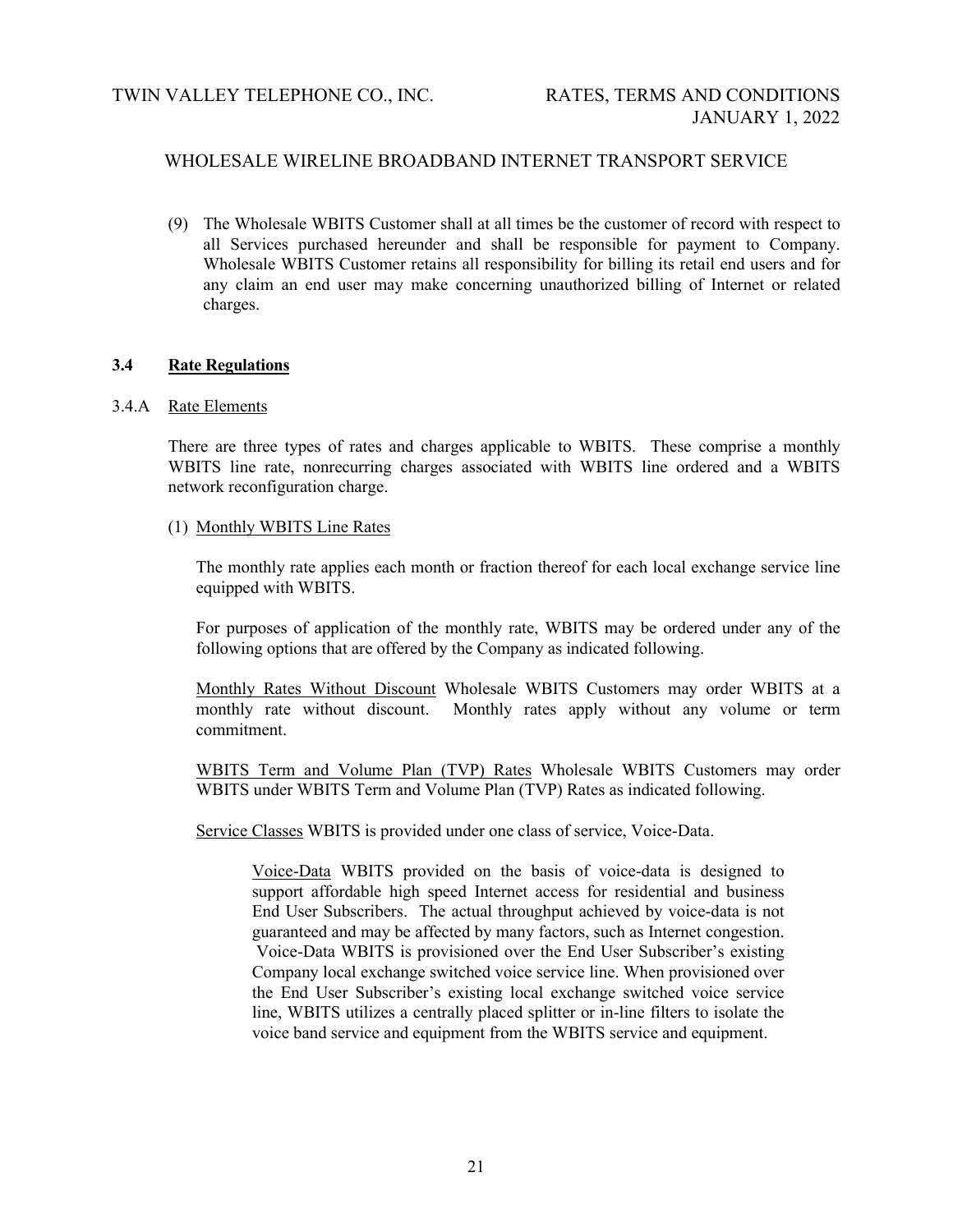# (2) Nonrecurring Charges

A nonrecurring charge applies per local exchange service line for the installation of WBITS.

For three-year term commitments, nonrecurring charges do not apply to WBITS lines.

### (3) WBITS Network Reconfiguration Charge

A WBITS Network Reconfiguration Charge applies when the Wholesale WBITS Customer requests the Company to modify the Company's network to accommodate a change in the Wholesale WBITS Customer's existing WBITS line. A nonrecurring charge applies for each request per WBITS line. The Company will bill the WBITS Network Reconfiguration Charge to the Wholesale WBITS Customer. No WBITS Network Reconfiguration Charge shall apply where the change requested by the Wholesale WBITS Customer is for a change in WBITS transmission speed.

All changes to existing WBITS (including but not limited to change of ISP), other than changes involving WBITS Access network reconfigurations and administrative activities, will be treated as a discontinuance of the existing service and an installation of a new service. A nonrecurring installation charge will apply per WBITS line for this work activity.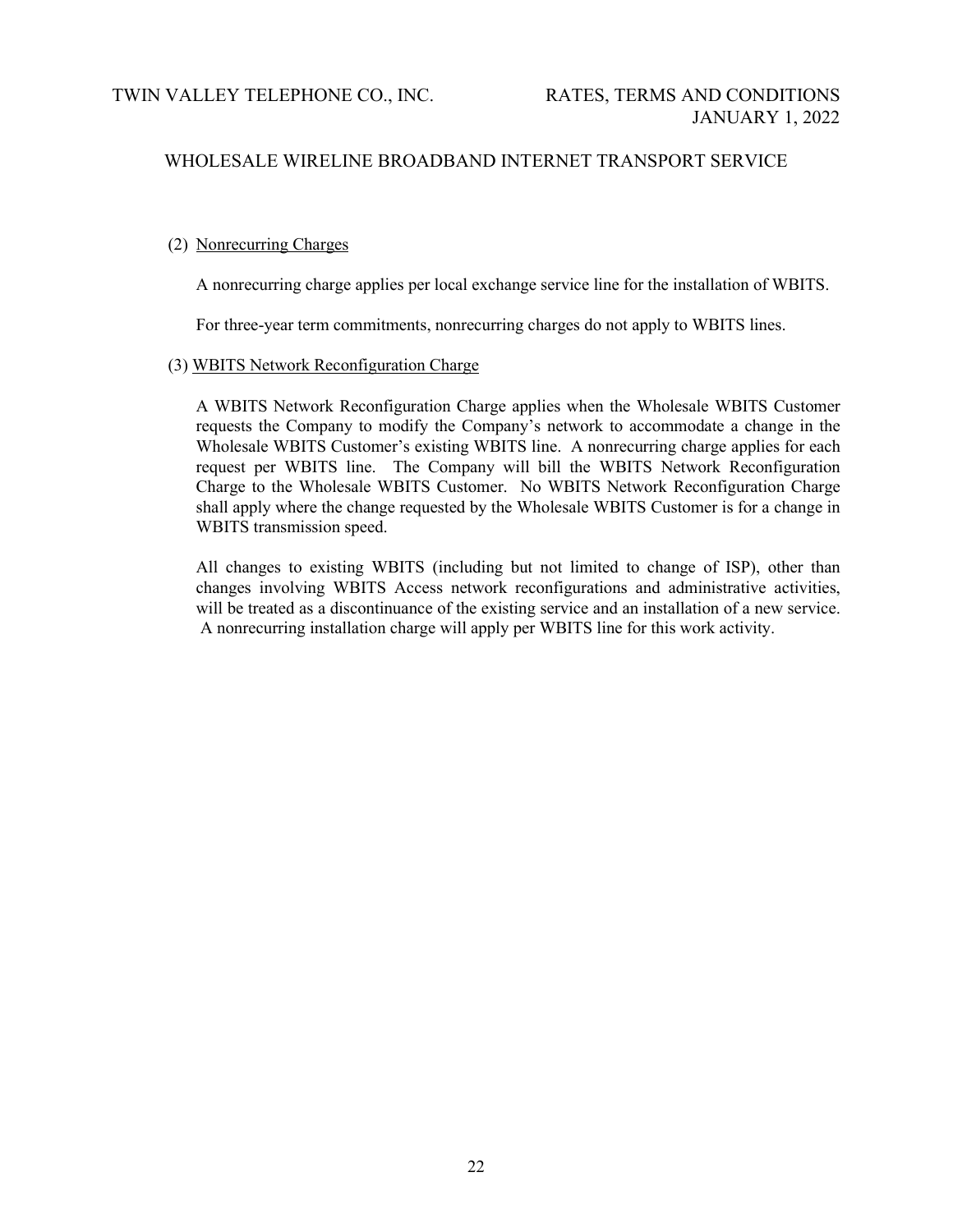TWIN VALLEY TELEPHONE CO., INC. RATES, TERMS AND CONDITIONS

# WHOLESALE WIRELINE BROADBAND INTERNET TRANSPORT SERVICE

# 3.4.B Rate Application

The following diagram depicts a typical WBITS configuration:



WBITS **End User** Subscriber Designated Premises

> CPE = Customer Premises Equipment ETS = Ethernet Transport Service SWC = Serving Wire Center WBITS = Wireline Broadband Internet Transport Service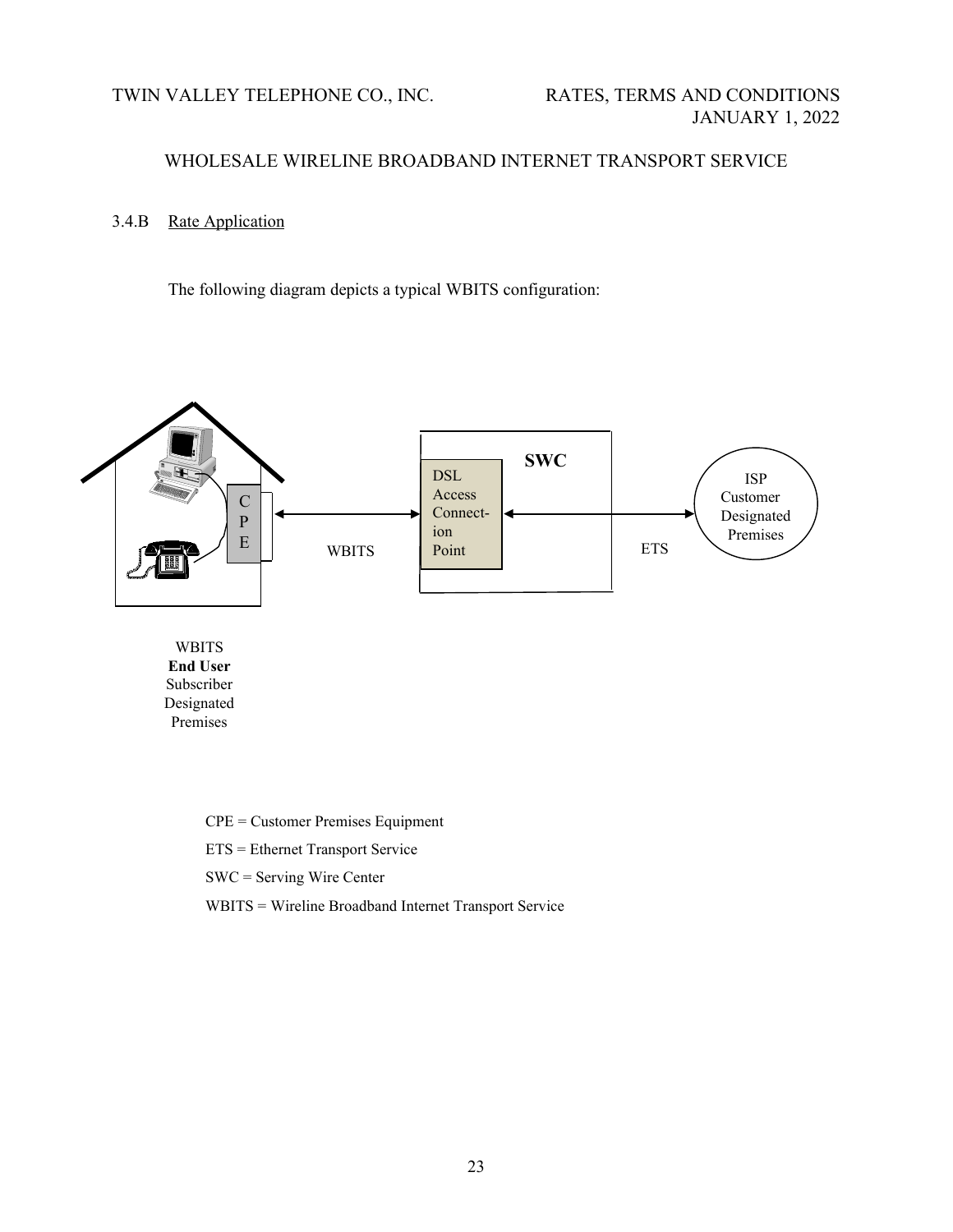### 3.4.C Minimum Period

For WBITS provided outside of a term and volume commitment, the minimum period for which WBITS is provided to a Wholesale WBITS Customer and for which charges are applicable is one month.

### 3.4.D Moves

A move involves a change in the physical location of one of the following:

- The Point of Termination at the Wholesale WBITS Customer's designated premises in the Company's study area.
- The End User Subscriber's customer designated premises

The charges for the move are dependent on whether the move is to a new location within the same building or to a different building.

(1) Moves within the Same Building

When the move is to a new location within the same building, the charge for the move will be an amount equal to one half of the nonrecurring (i.e., installation) charge for the service termination affected. There will be no change in the minimum period requirements.

(2) Moves to a Different Building

Moves to a different building will be treated as a discontinuance and start of service and all associated nonrecurring charges will apply. New minimum period requirements will be established for the new services. The Wholesale WBITS Customer will also remain responsible for satisfying all outstanding minimum period charges for the discontinued service.

#### 3.4.E WBITS Term and Volume Plan (TVP) Rates

(1) Description The WBITS Term and Volume Plan ("TVP") allows Wholesale WBITS Customers discounted WBITS rates based upon the volume and/or term commitment. Rates will be based upon the TVP selected by the Wholesale WBITS Customer.

Term plans of one (1) and three (3) years may be available to all Wholesale WBITS Customers, who reach minimum commitment levels, at applicable rates set forth in the Rates, Terms and Conditions regardless of when the subscription is made for a WBITS TVP arrangement. The Wholesale WBITS Customer must designate on the order the type of payment plan selected. The selected term shall apply to all WBITS access lines ordered by the Wholesale WBITS Customer without respect to speed or class. The term commitment is for the aggregate number of lines ordered under a volume commitment. If a Wholesale WBITS Customer terminates an individual line prior to the running of a term commitment, but the total volume of lines ordered and in service for the Wholesale WBITS Customer is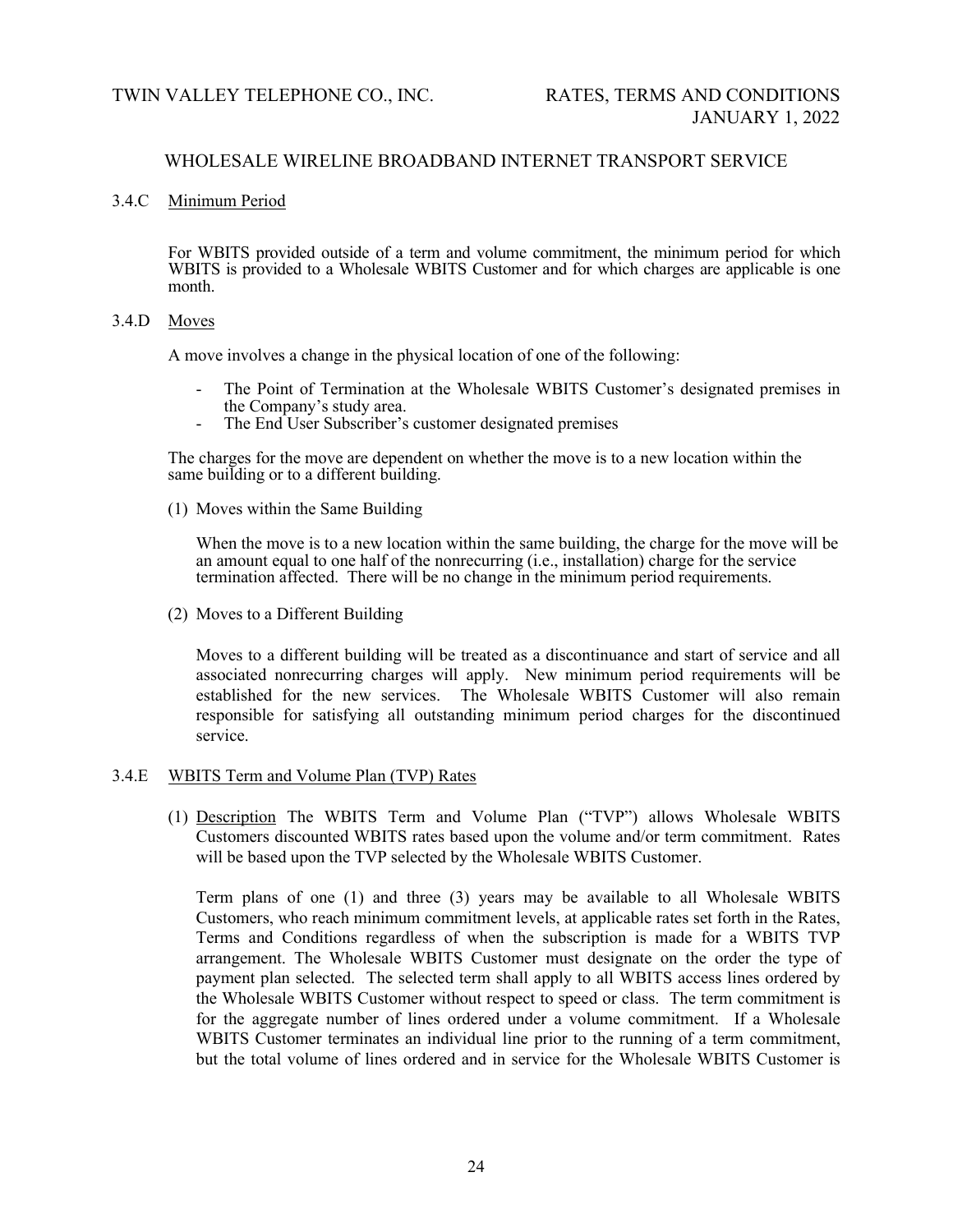above the volume chosen for the term commitment, charges for all remaining lines are not affected.

(2) Rate Application Upon expiration of a TVP period, the Wholesale WBITS Customer may choose a new TVP period, convert to month-to-month or terminate service. The month-tomonth rates will be those rates that are in effect at the time of conversion. If the Wholesale WBITS Customer fails to make a choice by the end of the TVP period, the WBITS will continue billing at the existing term and volume commitment level rates and a new TVP period will begin based on previously effective term and volume commitment. All terms and conditions, including Termination Liabilities will apply to the new TVP period.

Conversion to a month-to-month or a different TVP period will require the Wholesale WBITS Customer to submit a change order. Conversion of existing TVP service to a different TVP period will be allowed without application of any nonrecurring charges.

### (3) Changes in Length of TVP Period

The Wholesale WBITS Customer may elect to convert to a new TVP period subject to the following conditions:

- (a) Credit will not be given toward the new payment period for payments made under the original TVP arrangement.
- (b) Nonrecurring charges will not be reapplied for existing service(s).
- (c) If the new TVP period is shorter in length than the time remaining under the existing TVP, the change to the new TVP period constitutes a discontinuance of the existing TVP service and termination liability charges apply.
- (4) Rate Changes The Wholesale WBITS Customer may terminate the TVP without penalty or liability should the rates increase during the term of the existing TVP, with the exception of rate changes that may occur as a result of any rate increases resulting from FCC prescription or order that either directly or indirectly affects the cost to the Company of providing WBITS.
- (5) TVP Conditions After enrolling in the plan, the Wholesale WBITS Customer may delete or add WBITSs rated at the specified term period/threshold level rate at any time during the plan.
- (6) Monthly Minimum Charge for Volume Commitment A Monthly Minimum Charge applies for each volume commitment. In the event aggregate charges at the TVP rates applicable for the ordered speeds for the individual WBITS lines provided by the Company to the Wholesale WBITS Customer are less than the Monthly Minimum Charge for the TVP ordered by the Wholesale WBITS Customer, the charge by the Company to the Wholesale WBITS Customer for the month for WBITS lines will be the Monthly Minimum Charge in lieu of the aggregate of individual line charges. If the aggregate of individual line charges for a month is higher than the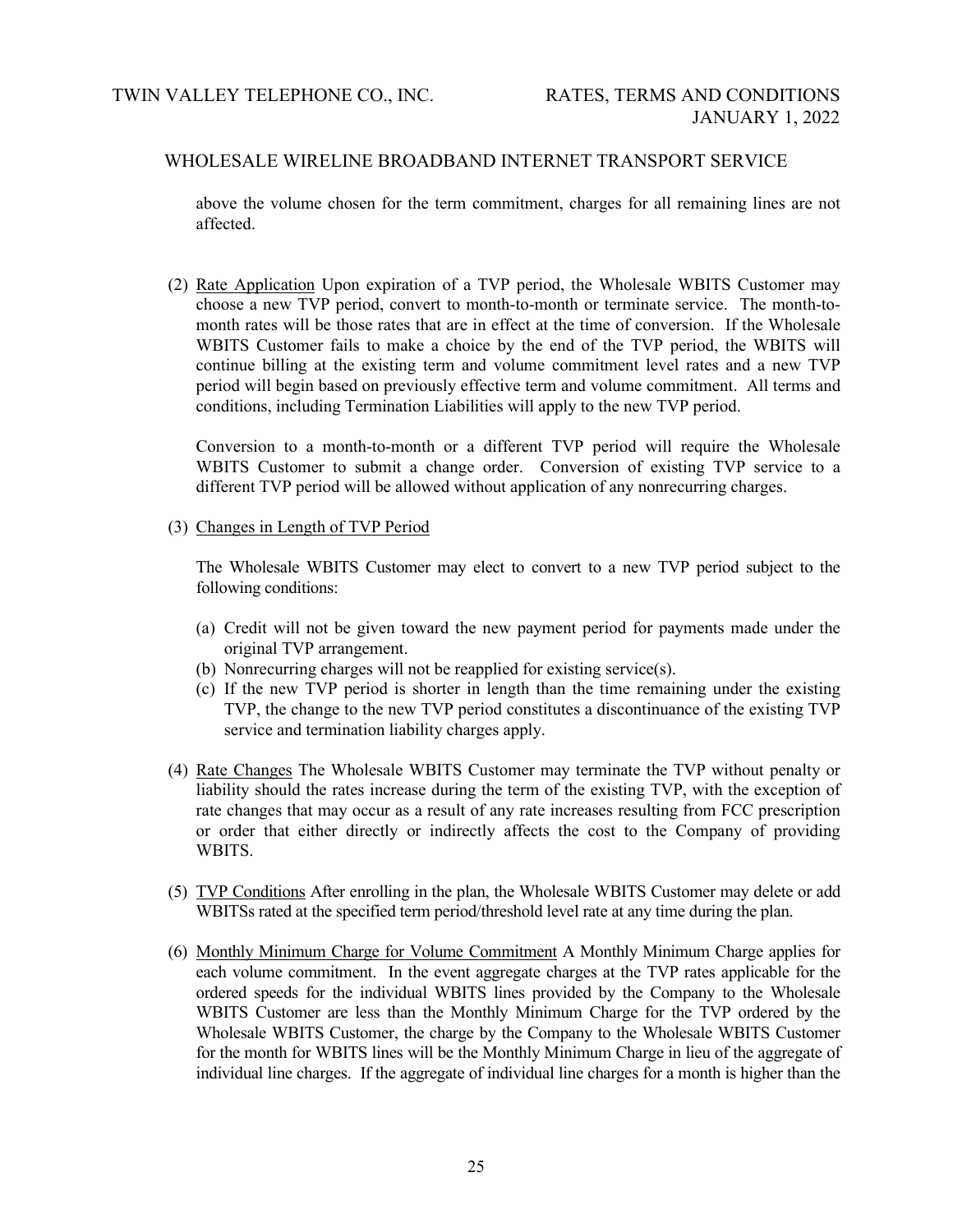Monthly Minimum Charge, the Wholesale WBITS Customer is liable for the charges aggregating higher than the monthly minimum charge.

Notwithstanding billing of a Monthly Minimum Charge for WBITS lines, the Wholesale WBITS Customer remains liable for any charges under these Rates, Terms and Conditions other than line charges that apply for a month such as the WBITS Network Reconfiguration Charge or Nonrecurring Charges. Additionally, the Wholesale WBITS Customer's duty to pay for ETS charges under NECA Tariff FCC No. 5 are not affected by the monthly minimum charge for TVP elections under these Rates, Terms and Conditions.

(7) Termination Liability When a TVP service is discontinued prior to the end of the commitment term, termination liability charges comprise the Monthly Minimum Charge for the applicable term and volume commitment. Monthly Minimum Charge amounts are listed at Section 4.2.C following.

#### 3.4.F Monthly Transfer Limitations

The Company, in its sole discretion, reserves the right to monitor bandwidth usage (i.e., monthly data transfer rate) for each individual WBITS line and determine when such usage is in excess of the monthly transfer limitation for the WBITS offering. The monthly period for monitoring is the same month as that for which service is billed by Company to Wholesale WBITS Customer for the WBITS line. In the event Wholesale WBITS Customer exceeds the monthly limits established by the Company herein, Wholesale WBITS Customer must undertake to limit usage within the monthly period or incur additional fees as stated below.

The monthly transfer limitation for the upstream capacity for an offering is equal to 3,000 KBs for each kb of stated upstream speed for an offering. The monthly transfer limitation for the downstream capacity for an offering is equal to 3,000 KBs for each kb of stated downstream speed for the offering. For example, an offering with 1 Mbps upstream speed and 10 Mbps downstream speed would have a monthly transfer limitation for upstream of  $3,000$  KBs (or  $3\text{ GBs}$ ) and a monthly transfer limitation for downstream of 30,000 KB (or 30 GBs).

In the event Company monitoring of bandwidth usage indicates imposition of a limitation within the monthly limitation of 3,000 KB per 1 kb, Wholesale WBITS Customer may order additional monthly transfer capacity for an individual line at a charge of ten cents (\$0.10) per month for each additional 1,000 KB of upstream data transfer and ten cents (\$0.10) per month for each additional 1,000 KB of downstream data transfer. The monthly transfer limitations applicable to the individual WBITS line for which additional transfer capacity is ordered will be increased from 3,000 KB per kb reflective of the individual monthly transfer capacity ordered for either upstream or downstream.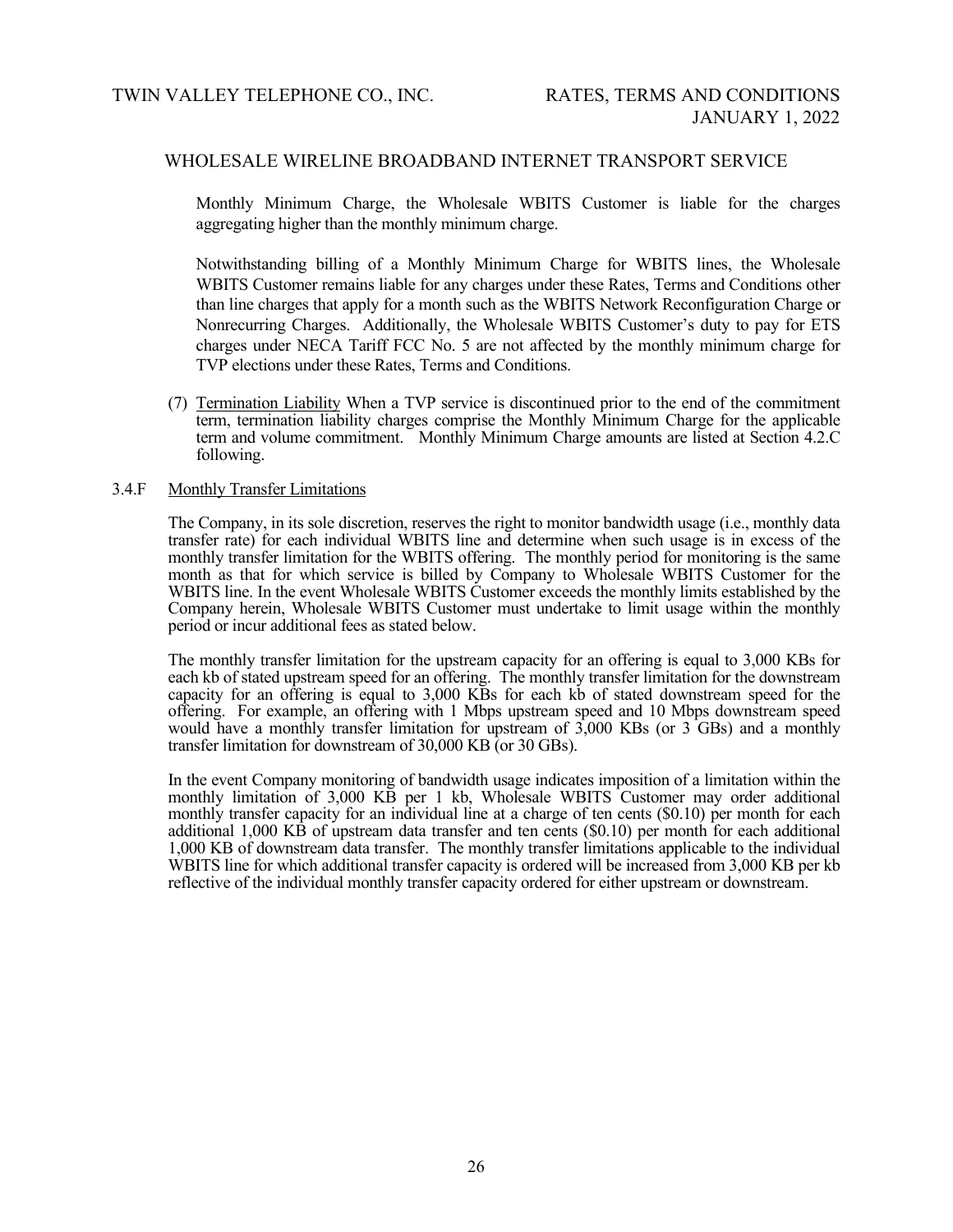# 3.4.G Individual Case Basis (ICB) Offerings

The Company will enter into individual case basis (ICB) pricing arrangements for all volume commitments of 3,000 lines or greater combined with a term commitment of three years. Notwithstanding the establishment of Company-specific rates under the ICB, all other terms and conditions of these Rates, Terms, and Conditions will apply to all services provided to Wholesale WBITS Customer under the ICB. The Wholesale WBITS Customer and the Company will execute an Agreement establishing the commitment by Wholesale WBITS Customer to the three-year term and 3,000 WBITS line volume, the individual ICB rates and incorporation by reference these Rates, Terms, and Conditions.

# **Section 4: Rates and Charges**

### **4.1 WBITS Network Reconfiguration Charge**

Nonrecurring Charge per WBITS access line reconfigured.

| <b>Term</b><br>Commit-<br>ment | <b>Prior Month</b><br><b>Volume</b><br>1 to<br>2,999 Lines | <b>Prior Month</b><br><b>3,000 or More</b><br><b>Lines</b> |  |
|--------------------------------|------------------------------------------------------------|------------------------------------------------------------|--|
| None                           | \$30.00                                                    | \$20.00                                                    |  |
| 3 Year                         | N/A                                                        | \$10.00                                                    |  |